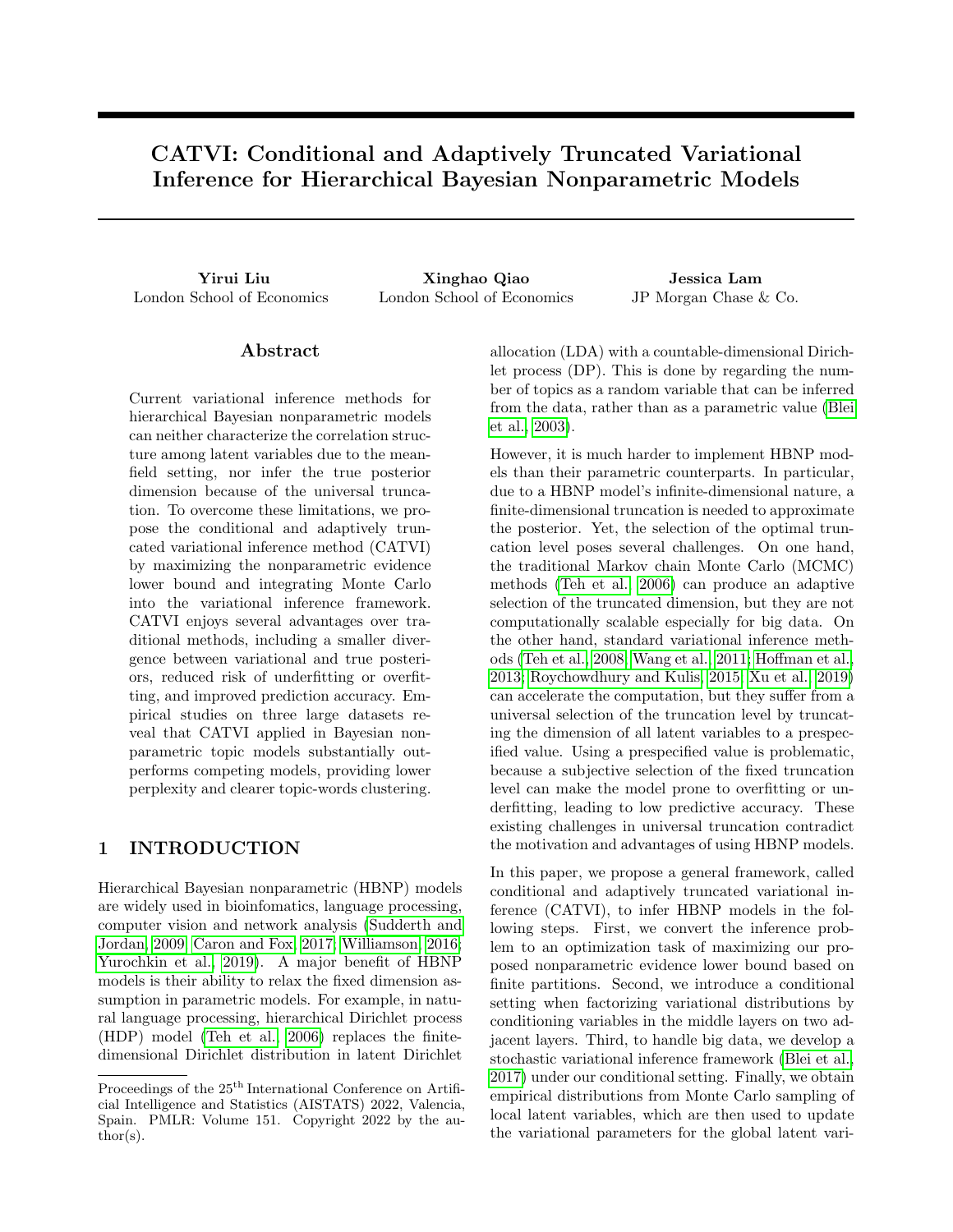<span id="page-1-0"></span>

Figure 1: The HBNP models. The blue and red boxes correspond to  $J$  and  $N_i$  replicates, respectively.

ables. This enables us to truncate the dimension of the latent variational distributions to that of the empirical distribution.

Our proposed method benefits from both the inferential accuracy of Monte Carlo sampling and the computational efficiency of variational inference. First, our method rebuilds the correlation structure and hence attains a smaller Kullback–Leibler (KL) divergence between the variational distribution and the true posterior. Such procedure removes the unrealistic meanfield assumption, and searches for an optimal variational distribution over a wider family. Second, it adjusts the dimension of variation distributions, which converges to a stable level balancing the goodnessof-fit and model complexity. With these advantages, CATVI provides an adaptive selection of the truncated dimension, reducing the risk of overfitting or underfitting, while also enabling more accurate predictions without sacrificing the computational efficiency. Specific to the inference for the HDP model, CATVI enjoys several advantages over existing methods [\(Teh](#page-8-2) [et al., 2006;](#page-8-2) [Hoffman et al., 2013;](#page-8-5) [Wang and Blei, 2012;](#page-9-4) [Bryant and Sudderth, 2012\)](#page-8-8), see Section [6](#page-5-0) for our detailed discussion.

### 2 BACKGROUND: HBNP MODELS

As a subclass of Bayesian nonparametric models, HBNP models extend the simplicity of using random measures (see Appendix [A\)](#page-10-0) as priors to the following hierarchical structure,

<span id="page-1-1"></span>
$$
G_0|H \sim P(H), \quad \beta|\lambda \sim p(\beta|\lambda), \quad G_j|G_0 \sim R(G_0),
$$
  

$$
z_{ji}|G_j \sim G_j, \quad x_{ji}|z_{ji} \sim f(x_{ji}|\beta, z_{ji}),
$$
 (1)

for  $j = 1, \ldots, J, i = 1, \ldots, N_j$ , as illustrated in Fig-ure [1.](#page-1-0) In the top layer,  $G_1, \ldots, G_J$  are generated from a random measure R with common base measure  $G_0$ , while in the bottom layer,  $G_0$  itself is a realization of random measure  $P$  with base measure  $H$ . To ensure exchangeability,  $G_1, \ldots, G_J$  are assumed to be identical and independent given  $G_0$ . Each local latent variable  $z_{ji}$  is sampled from  $G_j$  independently. Finally, the global parameter  $\beta$  is assigned a prior  $p(\beta|\lambda)$ , and the observation  $x_{ji}$  is generated from a likelihood function

f, parameterized by both global latent variable  $\beta$  and local latent variables  $z_{ii}$ .

In topic modelling, the HDP model [\(Teh et al., 2006\)](#page-8-2) uses a DP for both  $P$  and  $R$  in [\(1\)](#page-1-1) as,

$$
G_0|H \sim \text{DP}(\alpha H), \quad G_j|G_0 \sim \text{DP}(\gamma G_0), \tag{2}
$$

where  $\alpha, \gamma$  are concentration parameters, and  $H, G_0$ are normalized based measures (see Appendix [A\)](#page-10-0). Suppose a corpus has  $J$  documents, each document  $j$  has  $N_i$  words, and each word is chosen from a vocabulary with W terms. Specifically,  $G_0 = \sum_{k=1}^{\infty} G_{0k} \delta_{\phi_k}$ is generated from the distribution  $DP(\alpha H)$ , and for  $\sum_{k=1}^{\infty} G_{jk} \delta_{\phi_k}$ , is independently sampled from the diseach document j, a topic proportion, defined as  $G_j =$ tribution  $DP(\gamma G_0)$ . For each topic k, the distribution of words over vocabulary is sampled from a Wdimensional Dirichlet distribution parameterized by η,  $\beta_k = (\beta_{k,1}, \cdots, \beta_{k,W})^{\mathrm{T}} \sim \mathrm{Dir}(\eta)$ . For each word i in document j, a topic assignment  $z_{ji} = \phi_k$  is chosen from  $z_{ji} \sim \text{Multinomial}(G_i)$ , where  $\phi_k$  represents topic k. Finally, the observation  $x_{ji}$  is generated from the assigned topic and the corresponding within-topic word distribution,  $x_{ji}|\{z_{ji} = \phi_k\} \sim \text{Multinomial}(\beta_k).$ 

The necessity to let  $G_0$  be atomic can be shown in the HDP model. If  $G_1, \ldots, G_J$  are sampled from a Dirichlet process with a diffuse base measure instead of an atomic  $G_0, G_1, \ldots, G_J$  will not share any support almost surely, and thus none of the topics being shared across the documents. However, for a general HBNP model, as long as  $G_0$  is atomic, it is not necessary to restrict the prior for  $G_0$  to be a Dirichlet process or a probability random measure. For example, the ΓDP model, which has the following structure,

$$
G_0|H \sim \Gamma \mathcal{P}(\alpha H), \quad G_j|G_0 \sim \mathcal{D}\mathcal{P}(G_0), \tag{3}
$$

allows for more flexibility by removing the constraint on the concentration parameter in the top layer. Other choices of the prior for  $G_0$  include beta process, stable process and inverse Gaussian process [\(Ghosal and](#page-8-9) [Van der Vaart, 2017\)](#page-8-9).

To infer the HBNP models, we set up the theoretical foundations for nonparametric KL divergence and evidence lower bound, and then propose a novel methodology in the following Sections [3](#page-1-2) and [4.](#page-2-0)

# <span id="page-1-2"></span>3 NONPARAMETRIC EVIDENCE LOWER BOUND

### 3.1 KL Divergence between Random Measures

The object of variational inference is to minimize the KL divergence between the variational distribution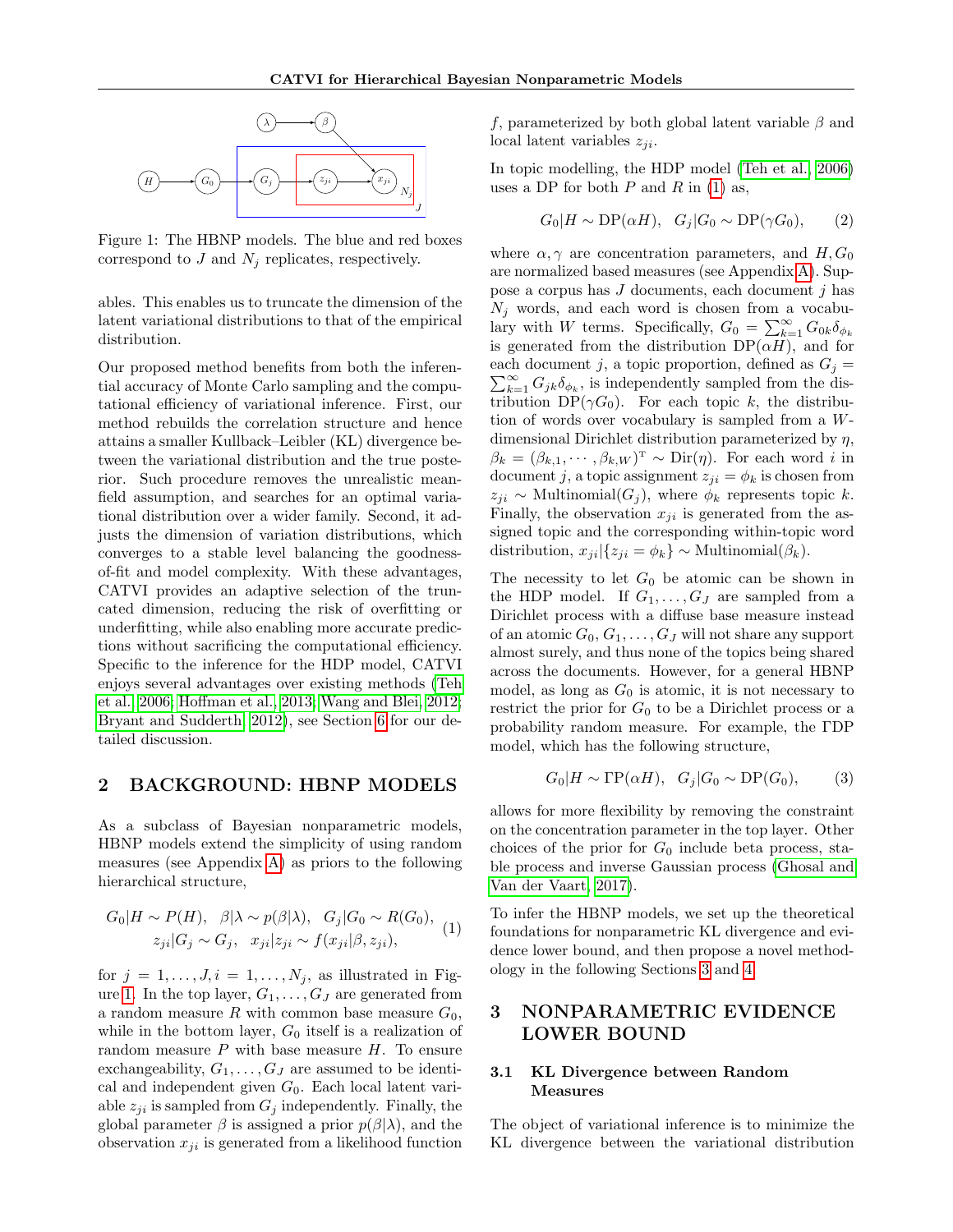and the true posterior. For two infinite-dimensional random measures, their KL divergence is well defined even though an infinite-dimensional density function does not exist in a conventional sense. Given two random measures P and Q from  $(\Theta, \mathcal{M})$  into  $(\Omega, \mathcal{F})$ , the Radon–Nikodym derivative  $dQ/dP$  exits if Q is absolutely continuous with respect to P. Their KL divergence is defined as

$$
\mathcal{KL}(Q \parallel P) = \int_{\Theta} \log(dQ/dP)dQ,
$$

which is intractable due to the infinite-dimensional integral [\(Matthews et al., 2016\)](#page-8-10). We have developed a new approach to calculate it using the limit superior of the divergence between corresponding finitedimensional induced measures, that is,

Ω

<span id="page-2-1"></span>
$$
\mathcal{KL}(Q \parallel P) = \limsup \mathcal{KL}(q^a \parallel p^a), \tag{4}
$$

where  $p^{\alpha}$  and  $q^{\alpha}$  are respectively induced measures from P and Q on a finite partition  $\Omega = (A_1, \ldots, A_n)$ , such that  $p^{\alpha}(A_i) = P(A_i)$  and  $q^{\alpha}(A_i) = Q(A_i)$  for each  $A_i \in \Omega$ . With an induced random variable  $Z^{\alpha}$ :  $\Theta \to \mathbb{R}^{n}$ , we can also denote the induced measures by  $p(Z^{\alpha})$  and  $q(Z^{\alpha})$ . The result in [\(4\)](#page-2-1) is justified in Appendix [C.1.](#page-12-0) We use the following two examples to illustrate [\(4\)](#page-2-1).

**Example 1** For Poisson processes  $P = PP(\Lambda + b\delta_{\phi})$ and  $Q = PP(\Lambda + a\delta_{\phi})$ , where  $\Lambda$  is the intensity function defined on  $\Omega$ ,  $a, b \in \mathbb{R}^+$ , and  $\delta_{\phi}$  is a Dirac function at point  $\phi \in \Omega$ . Under partition  $\Omega = (\phi, \Omega/\phi)$ , the limit superior in [\(4\)](#page-2-1) is achieved, that is,

$$
\mathcal{KL}(Q \parallel P) = \mathcal{KL}(\text{Pois}(a) \parallel \text{Pois}(b)),
$$

where  $Pois(a)$  is the Poisson distribution with intensity a.

 $\sum_{i=1}^{n} b_i \delta_{\phi_i}$  and  $Q = DP(\alpha \vec{H} + \sum_{i=1}^{n} a_i \delta_{\phi_i})$ , where H **Example 2** For Dirichlet processes  $P = DP(\alpha H +$ is the base measure,  $\alpha$  is the concentration parameter,  $a_i, b_i \in \mathbb{R}^+$  and  $\phi_i \in \Omega$  for  $i = 1, \ldots n$ . Similarly, under the partition  $\Omega = (\phi_1, \ldots, \phi_n, \Omega / {\{\phi_i\}}_{i=1}^n),$ 

$$
\mathcal{KL}(Q \parallel P) =
$$
  

$$
\mathcal{KL}(\text{Dir}(\alpha, a_1, \dots, a_n) \parallel \text{Dir}(\alpha, b_1, \dots, b_n)),
$$

where  $Dir(\alpha, a_1, \ldots, a_n)$  is the Dirichlet distribution with parameters  $\alpha, a_1, \ldots, a_n$ .

With the KL divergence between random measures represented under a finite partition, we can then define the nonparametric counterpart of evidence lower bound below.

#### 3.2 Nonparametric Evidence Lower Bound

The parametric variational inference algorithm uses a finite-dimensional variational distribution to approximate the posterior by maximizing the evidence lower bound [\(Blei et al., 2017\)](#page-8-7). In contrast, HBNP models uses a random measure for the variational distribution, due to the infinite dimensionality of latent variables. We propose a general inference framework for HBNP models by maximizing the nonparametric evidence lower bound (NPELBO), defined as the limit inferior of the parametric evidence lower bound under a finite partition,  $\liminf_{a}$  (ELBO<sup>*a*</sup>), that is

<span id="page-2-2"></span>
$$
\liminf_{n} \left\{ \mathrm{E}_{q(Z^n)} \log p(X, Z^n) - \mathrm{E}_{q(Z^n)} \log q(Z^n) \right\}, \quad (5)
$$

where  $p(X, Z^{\alpha})$  and  $q(Z^{\alpha})$  correspond to the induced measures from the joint distribution and the variational distribution on  $\Omega$ , and where Z and X are the observations and latent variables, respectively. Moreover, given the KL divergence between random measures in [\(4\)](#page-2-1), in Appendix [C.2](#page-12-1) we show that

<span id="page-2-3"></span>
$$
\mathcal{KL}(Q(Z) \parallel P(Z|X)) + \text{NPELBO} = \log p(X). \quad (6)
$$

This demonstrates the equivalence between maximizing the NPELBO in [\(5\)](#page-2-2) and minimizing the KL divergence between the variational distribution  $Q(Z)$  and the true posterior  $P(Z|X)$ . The task of maximizing the NPELBO is general and can be applied broadly within Bayesian nonparametrics. To simplify notation, we will use  $p(\cdot)$  and  $q(\cdot)$  to denote the true and variational distributions, respectively, where the context is clear. To infer HBNP models, we aim to maximize the defined NPELBO, while truncating the dimension of variational distribution adaptively as follows.

## <span id="page-2-0"></span>4 METHODOLOGY

CATVI adopts the stochastic variational inference framework [\(Hoffman et al., 2013\)](#page-8-5), where the computation is accelerated by selecting a small batch of data and updating variational parameters with an unbiased random gradient. We first build the foundation of conditional variational inference as follows.

#### 4.1 Conditional Variational Inference

Conditional setting HBNP models in [\(1\)](#page-1-1) contain global latent variable  $\beta$ , local latent variables z, global prior  $G_0$ , local priors  $G_{[J]}$  and observations x, where  $\bm{z} \ = \ \{\bm{z}_j\}_{j=1}^J, \ \bm{z}_j \ = \ \{z_{ji}\}_{i=1}^{N_j}, \ \bm{x} \ = \ \{\bm{x}_j\}_{j=1}^J,$  $\mathbf{x}_j = \{x_{ji}\}_{i=1}^{N_j}$  and  $\mathbf{G}_{[J]} = \{G_j\}_{j=1}^J$ . We aim to find the variational distribution to maximize the NPELBO. In contrast to traditional approaches under the meanfield setting, we factorize the variational distribution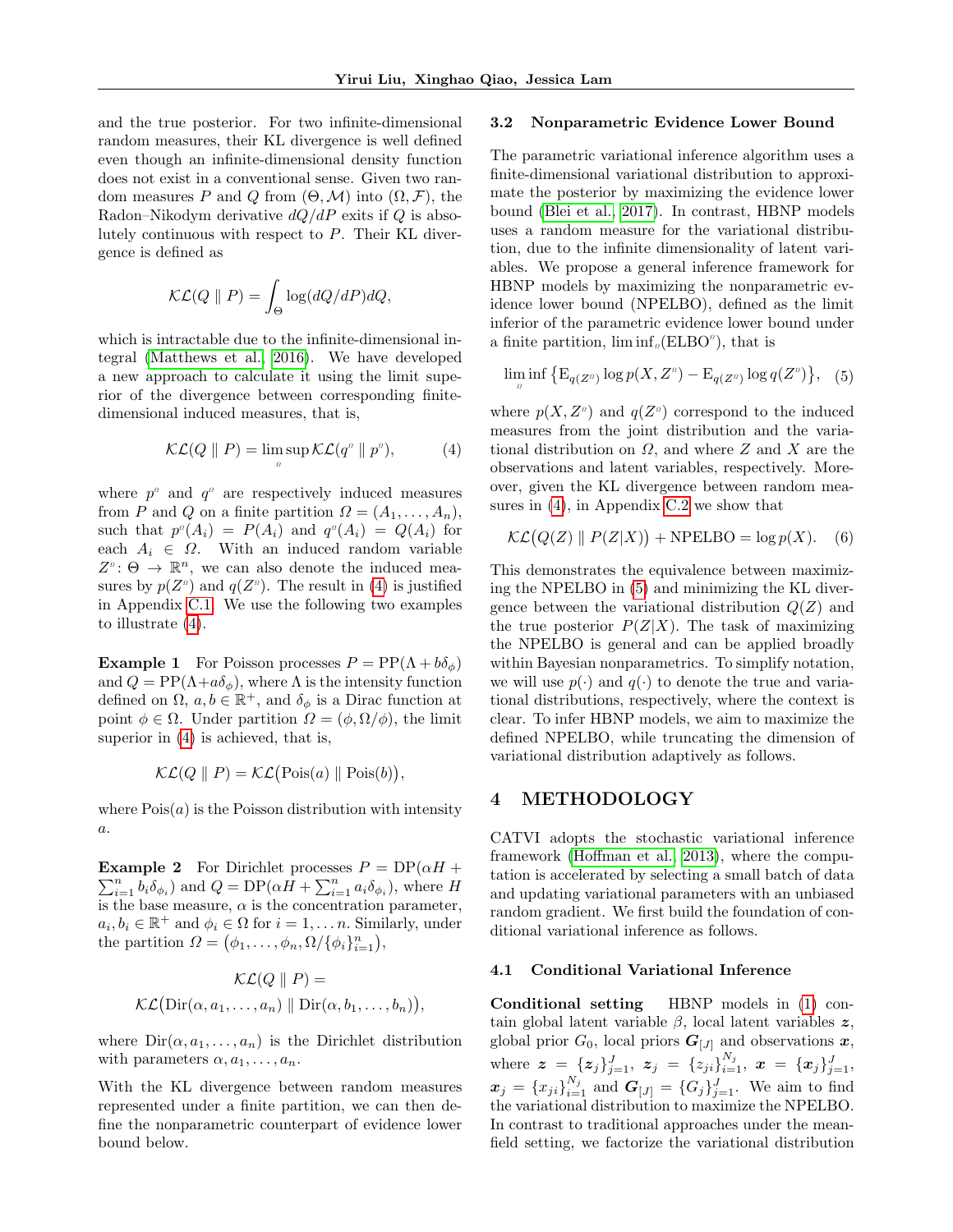as

<span id="page-3-0"></span>
$$
q(\beta, \mathbf{z}, G_0, \mathbf{G}_{[J]}) = q(\beta)q(G_0) \prod_{j=1}^J q(G_j|G_0, \mathbf{z}_j) \prod_{i=1}^{N_j} q(z_{ji}),
$$
\n(7)

in the sense of the probability law. Such conditional design facilitates the recovery of the dependence structure among  $G_0$ ,  $G_{[J]}$  and z.

Combing [\(5\)](#page-2-2) and [\(7\)](#page-3-0), we seek to maximize the following NPELBO:

<span id="page-3-1"></span>
$$
\lim_{\substack{\beta}} \inf \Big\{ \mathbf{E}_{q(\beta, \boldsymbol{z}, G_0^{\beta}, \mathbf{G}_{[J]}^{\alpha})} \log p(\boldsymbol{x}, \beta, \boldsymbol{z}, G_0^{\alpha}, \mathbf{G}_{[J]}^{\alpha}) \n- \sum_{j=1}^{J} \mathbf{E}_{q(G_0^{\beta})} \mathbf{E}_{q(\boldsymbol{z}_j)} \mathbf{E}_{q(G_j^{\alpha}|G_0^{\alpha}, \boldsymbol{z}_j)} \log q(G_j^{\alpha}|G_0^{\alpha}, \boldsymbol{z}_j) \n- \mathcal{H}(q(G_0^{\alpha})) - \mathcal{H}(q(\beta)) - \sum_{j=1}^{J} \sum_{i=1}^{N_j} \mathcal{H}(q(z_{ji})) \Big\},
$$
\n(8)

where the entropy  $\mathcal{H}(q(\cdot)) = E_{q(\cdot)} \log q(\cdot)$  and  $\Omega$  is a partition of the sample space  $\Omega$  for  $G_0$  and  $\mathbf{G}_{[J]}$ .

Conditional variational distribution To maximize the NPELBO in [\(8\)](#page-3-1), we first compute the optimal variational distribution of  $G_i$  given  $G_0$ and  $z_j$  for each j.  $_{0}^{a},\bm{G}_{\left[ J\right] }^{a})\quad =% \begin{bmatrix} \cos\theta & \cos\theta\ \cos\theta & \cos\theta\ \cos\theta & \cos\theta\ \cos\theta & \cos\theta\ \cos\theta & \cos\theta\ \cos\theta & \cos\theta\ \cos\theta & \cos\theta\ \cos\theta & \cos\theta\ \cos\theta & \cos\theta\ \cos\theta & \cos\theta\ \cos\theta & \cos\theta\ \cos\theta & \cos\theta\ \cos\theta & \cos\theta\ \cos\theta & \cos\theta\ \cos\theta & \cos\theta\ \cos\theta & \cos\theta\ \cos\theta & \cos\theta\ \cos\theta & \cos\theta\ \cos\theta & \cos\$  $p(G_0^a,\boldsymbol{z})p(\boldsymbol{x}|\boldsymbol{z})\prod_{j=1}^J p(G_j^a|G_0^a,\boldsymbol{z}_j),\;\;\text{the \; non-constant}$ term in [\(8\)](#page-3-1) with respect to  $q(G_j | G_0, z_j)$  is

$$
\lim_{a} \inf \Big\{ \sum_{j=1}^{J} \textup{E}_{q(G^{a}_{0})} \textup{E}_{q(\bm{z}_{j})} \textup{E}_{q(G^{a}_{j}|G^{a}_{0},\bm{z}_{j})} \log p(G^{a}_{j}|G^{a}_{0},\bm{z}_{j}) - \log q(G^{a}_{j}|G^{a}_{0},\bm{z}_{j}) \Big\}.
$$

Note that the above expression can be viewed as the negative of a KL divergence whose maximum is zero. Therefore, to enable the NPELBO to reach the maximum, the optimal conditional variational distribution for  $G_i$  should be  $p(G_i | G_0, z_i)$ . Consequently, NPELBO in [\(8\)](#page-3-1) does not contain any term related to  $q(G_i | G_0, z_i)$ . In Appendix [C.3,](#page-13-0) we derive NPELBO with respect to  $q(G_0^a)$  as

<span id="page-3-2"></span>
$$
\lim_{\substack{\rho \\ n}} \inf \Big\{ \sum_{j=1}^{J} \mathrm{E}_{q(G_0^{\rho})} \mathrm{E}_{q(\boldsymbol{z}_j)} \log \mathrm{E}_{p(G_j^{\rho}|G_0^{\rho})} p(\boldsymbol{z}_j|G_j^{\rho}) \Big\} - \mathcal{KL}\big(q(G_0^{\rho}) \| p(G_0^{\rho})\big) \Big\} \tag{9}
$$

up to a constant. It is important to note that  $\mathbb{E}_{p(G_j^o|G_0^o)}$  is with respect to the prior  $p(G_j^o|G_0^o)$  instead of the variational distribution  $q(G_j^{\alpha}|G_0^{\alpha})$ , and hence this expectation can often be calculated analytically in HBNP models due to the conjugacy.

### 4.2 Empirical Distribution and Evidence Lower Bound

Within the conditional variational freamework, for the task of adaptive truncation, CATVI integrates Monte Carlo sampling to variational inference by iterating the following steps till convergence, (i) using Monte Carlo sampling to get an empirical optimal variational distribution for local variables  $z$  and (ii) updating the variational distributions for global variables  $G_0$  and  $\beta$ .

**Empirical distribution** From the entire data  $x$ , we randomly sample a subset  $\{\boldsymbol{x}_s : \boldsymbol{x}_s \in \boldsymbol{x}\}_{s=1}^S$ , where S is the batch size with  $S \ll J$ . Given a partition  $\Omega$  in the current training iteration, we aim to update the parameters for  $q(G_0^a)$  conditional on  $q(\beta)$  and  ${q(\mathbf{z}_s)}_{s=1}^S$ . While standard stochastic variational inference updates parameters analytically, we use Monte Carlo sampling to draw  $T_s$  samples for each  $z_s$  from  $q(z_s)$ , thus constructing an empirical distribution,

$$
\hat{q}(\boldsymbol{z}_s) = \frac{1}{T_s} \sum_{t=1}^{T_s} \delta_{\hat{\boldsymbol{z}}_{s,t}}, \ \ \hat{\boldsymbol{z}}_{s,t} \sim q(\boldsymbol{z}_s).
$$

Empirical evidence lower bound Using the empirical distribution  $\hat{q}(z_s)$ , we obtain an empirical evidence lower bound with respect to  $q(G_0^o)$ ,  $\widehat{\mathrm{ELBO}}^o$ , by replacing  $q(z_s)$  in [\(9\)](#page-3-2) with  $\hat{q}(z_s)$ , that is,

<span id="page-3-3"></span>
$$
\sum_{s=1}^{S} \sum_{t=1}^{T_s} \frac{J}{ST_s} \mathcal{E}_{q(G_0^a)} \log \mathcal{E}_{p(G_s^a | G_0^a)} p(\hat{\mathbf{z}}_{s,t} | G_s^a) - \mathcal{KL}(q(G_0^a) \| p(G_0^a)) \tag{10}
$$

up to a constant. It is obvious that  $E(\widehat{\rm ELBO}^{\alpha}) =$  $ELBO<sup>o</sup>$ , thus satisfying the key condition for stochastic variational inference [\(Hoffman et al., 2013\)](#page-8-5), that is, the random gradient is unbiased. Therefore, according to [\(10\)](#page-3-3), we can use the random gradient generated from  $\hat{\mathbf{z}}_s = \{\hat{\mathbf{z}}_{s,t}\}_{t=1}^{T_s}$  to update the parameters for  $q(G_0^o)$ .

Resampling We next present the procedure to get the empirical distribution  $\hat{q}(z_s)$ . As  $G_s$  is integrated out, the local latent variables  $\{z_{si}\}_{i=1}^{N_s}$  can not be sampled independently when we use Monte Carlo sampling to draw  $\hat{z}_s$  given  $q(G_0^a)$  and  $q(\beta)$ . Therefore, we propose the following Gibbs sampling approach to get samples under optimal variational distributions. Conditional on  $q(G_0^a)$ ,  $q(\beta)$  and samples  $\hat{\mathbf{z}}_{s,i^-} = \{ \hat{z}_{sl} : l =$  $1, \ldots, N_s, l \neq i$ , it follows from [\(8\)](#page-3-1) that the optimal variational distribution of  $\log q(z_{si})$  is proportional to

<span id="page-3-4"></span>
$$
E_{q(G_0^a)}E_{p(G_j^a|G_0^a)}p(z_{si},\hat{\mathbf{z}}_{s,i-}|G_s^a) + E_{q(\beta)}\log p(x_{si}|z_{si},\beta).
$$
\n
$$
(11)
$$

Then we sample  $\hat{z}_{si} \sim q(z_{si})$  for each *i* iteratively, which constructs a Markov chain. Noting that  $q(z_{si})$  is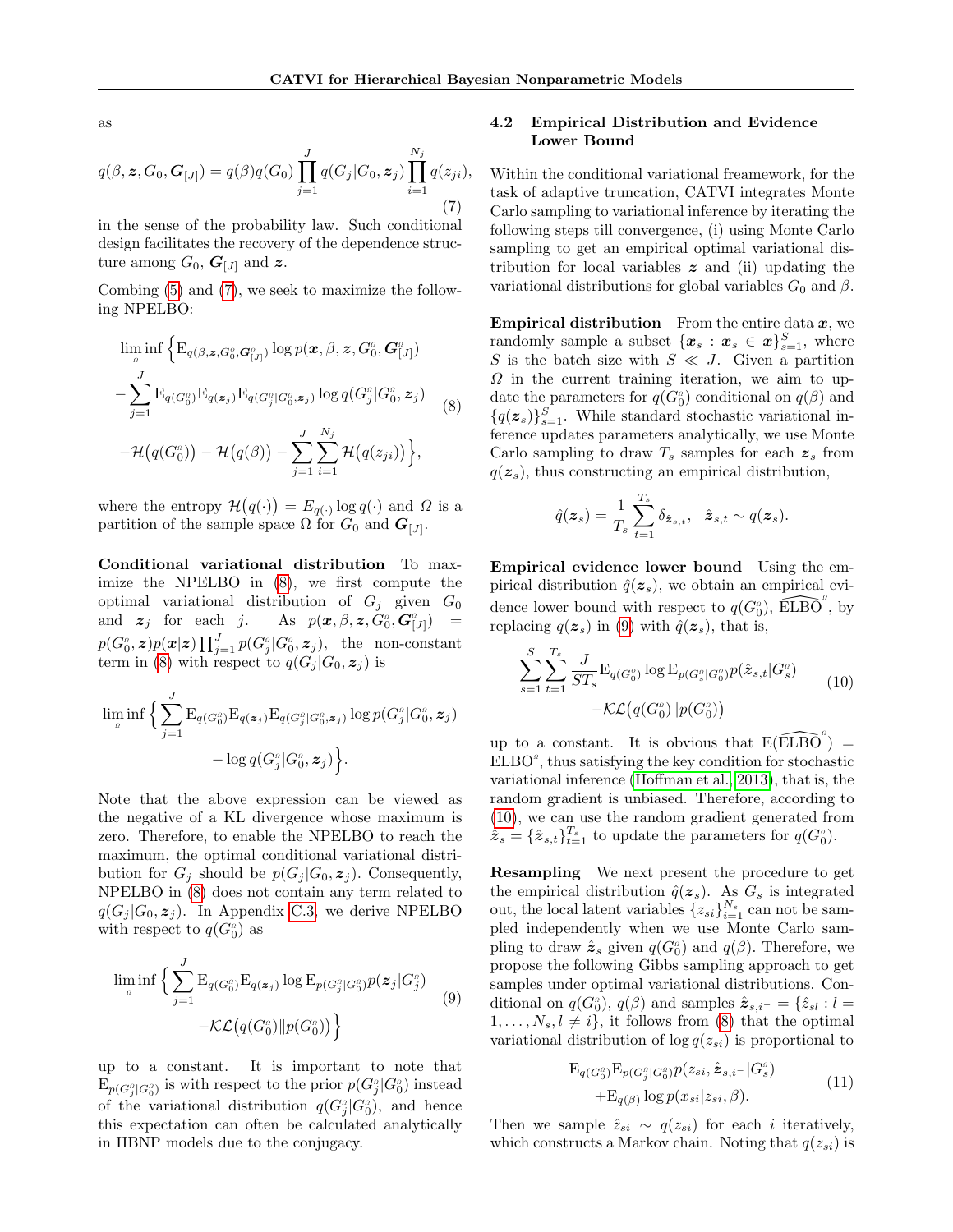often multinomial, sampling from its logarithm is commonly used. After the convergence, we can resample  $\hat{\pmb{z}}_{s,1},\ldots,\hat{\pmb{z}}_{s,T_s}$  from the stable Markov chain to update the parameters of  $q(G_0^{\circ})$  according to [\(10\)](#page-3-3). Similarly, we derive the empirical evidence lower bound with respect to  $q(\beta)$  in Appendix [B.1](#page-10-1) and can update the parameters for  $q(\beta)$  using  $\hat{\boldsymbol{z}}_{s,1}, \ldots, \hat{\boldsymbol{z}}_{s,T_s}$  correspondingly.

#### <span id="page-4-3"></span>4.3 Adaptive Truncation

Finally, we seek to obtain the finite partition  $\Omega$  that could reach the limit inferior in NPELBO. Rather than having  $\Omega$  fixed on a universal truncation level, we enable the dimension of  $\Omega$  to gradually adjust to a stable level. This partition or truncation is dependent on data-fitting and embedded within the optimization process, providing another key advantage of using a Monte Carlo sampling scheme in the stochastic variational inference framework.

Partition refinement According to the structure of HBNP models,  $\hat{z}_{si}$  are sampled from the atomic support of  $G_0$ ,  $\{\phi_k\}_{k=1}^{\infty}$ . Without loss of generality, we assume that the current partition  $\Omega$  consists of atomic elements  $\phi_1, \ldots, \phi_K \in {\{\phi_k\}}_{k=1}^{\infty}$  and their complement  $\phi_0 = \Omega / {\phi_1, \ldots, \phi_K}$ . Under this partition,  $q(z_{si} \in$  $\phi_0$ ) is positive given [\(11\)](#page-3-4), and hence  $\hat{z}_{si}$  can be sampled within  $\phi_0$ , that is,  $\hat{z}_{si}$  is a new sample, distinct from  $\phi_1, \ldots, \phi_K$ . If this happens, we draw a new  $\phi_{K+1}$  and refine the partition as  $(\phi_0, \phi_1, \dots, \phi_K, \phi_{K+1}),$  where  $\phi_0$  is updated as  $\Omega/\{\phi_1,\ldots,\phi_K,\phi_{K+1}\}.$ 

Remark: The partition refinement procedure reaches the limit inferior of empirical evidence lower bound as follows. Since there is no sampling within  $\phi_0$  after each update, to minimize the KL divergence, the posterior should be proportional to the prior on  $\phi_0, q(G_0(\phi_0)) \propto p(G_0(\phi_0)).$  Moreover, if we further partition  $\phi_0$  into  $\phi_0^1 \cup \phi_0^2$ , the KL divergence stays the same. Thus,  $E(\widetilde{ELBO}^{\alpha}) = ELBO^{\alpha} = NPELBO$ . See Appendix [C.5](#page-13-1) for a justification.

We summarize the CATVI algorithm in Algorithm [1.](#page-4-0)

# 5 APPLICATIONS IN TOPIC MODELS

#### <span id="page-4-2"></span>5.1 CATVI for the HDP Model

We apply the proposed CATVI method to the HDP model. Specifically, we factorize the variational distributions in the conditional setting and specify the variational family as follows. First, the variational distribution of  $G_s$  for each s is given by  $q(G_s|G_0, z_s) =$  Algorithm 1: CATVI Algorithm

<span id="page-4-0"></span>Initialize the partition  $\Omega$ , the parameters for  $q(G_0), q(\beta)$  and set up the step-size  $\{\rho_\tau\}_{\tau>1}$ . repeat Randomly select  $x_1, \ldots, x_S$  from the dataset. for  $s \in \{1, \ldots, S\}$  do repeat for  $i \in \{1, \ldots, N_s\}$  do Sample  $\hat{z}_{si} | q(G_0), q(\beta), \hat{z}_{s,i^-}$ . if Sampling a new  $\hat{z}_{si}$  then Refine the partition  $\Omega$ . end if end for until convergence Resample  $\hat{\mathbf{z}}_s = {\{\hat{\mathbf{z}}_{s,t}\}}_{t=1}^{T_s}$ . end for Update parameters for  $q(G_0)$  and  $q(\beta)$  given samples  $\{\hat{\pmb{z}}_s\}_{s=1}^S$  using the step-size  $\rho_{\tau}$ . until convergence

 $DP\left(\sum_{k=1}^{\infty} n_{sk}\delta_{\phi_k} + G_0\right)$ , where  $n_{sk} = \sum_{i=1}^{N_s} I(z_{si} =$  $\phi_k$ ) and  $I(\cdot)$  is the indicator function. Second,  $q(\beta_k)$ for each topic  $k$  is set as a W-dimensional Dirichlet distribution,  $q(\beta_k)$  = Dirichlet( $\lambda_k$ ), where  $\lambda_k$  =  $(\lambda_{k1}, \ldots, \lambda_{kW})^T$  is the parameter of vocabulary distribution for topic k. The variational distribution for topics without any observation remains the same as the prior, hence  $q(\beta_0) = \text{Dirichlet}(\eta)$ . Third, we specify the variational family for  $G_0$  using spike and slab distributions [\(Andersen et al., 2017\)](#page-8-11) as  $q(G_0)$  =  $\sum_{k=1}^K m_k \delta_{\phi_k} + m_0 \text{DP}(\alpha H)$ , such that  $\sum_{k=0}^K m_k =$ 1. Finally, following [\(11\)](#page-3-4) we use Monte Carlo sampling to obtain samples  $\{\hat{\mathbf{z}}_s\}_{s=1}^S$ , avoiding the need to parametrize their variational distributions.

As different samples in  $\{\hat{\mathbf{z}}_s\}_{s=1}^S$  are used to represent different topic clusters in topic modelling, their exact values in the sample space do not contain any statistical information. We can then simply index the topics from 1 to  $K$  and denote the different clusters by distinct points  $\phi_1, \ldots, \phi_K$  in  $\Omega$ , and cluster 0 is the topic without any observation. Given samples  $\{\hat{\mathbf{z}}_s\}_{s=1}^S$ , we define the number of topics with observations by  $K = \sum_{k=0}^{\infty} I(\sum_{s=1}^{S} \sum_{t=1}^{T_s} \hat{n}_{sk,t} > 0)$ , where  $\hat{n}_{sk,t} = \sum_{i=1}^{N_s} I(\hat{z}_{si,t} = \phi_k)$ . In Appendix [C.4,](#page-13-2) we rely on [\(10\)](#page-3-3) to derive the empirical evidence lower bound with respect to  $q(G_0)$ ,

<span id="page-4-1"></span>
$$
\alpha \log m_0 - \sum_{k=0}^{K} \log m_k
$$
  
+ 
$$
\sum_{s=1}^{S} \sum_{k=1}^{K} \sum_{t=1}^{T_s} \frac{J}{ST_s} \log \frac{\Gamma(\gamma m_k + \hat{n}_{sk,t})}{\Gamma(\gamma m_k)}
$$
(12)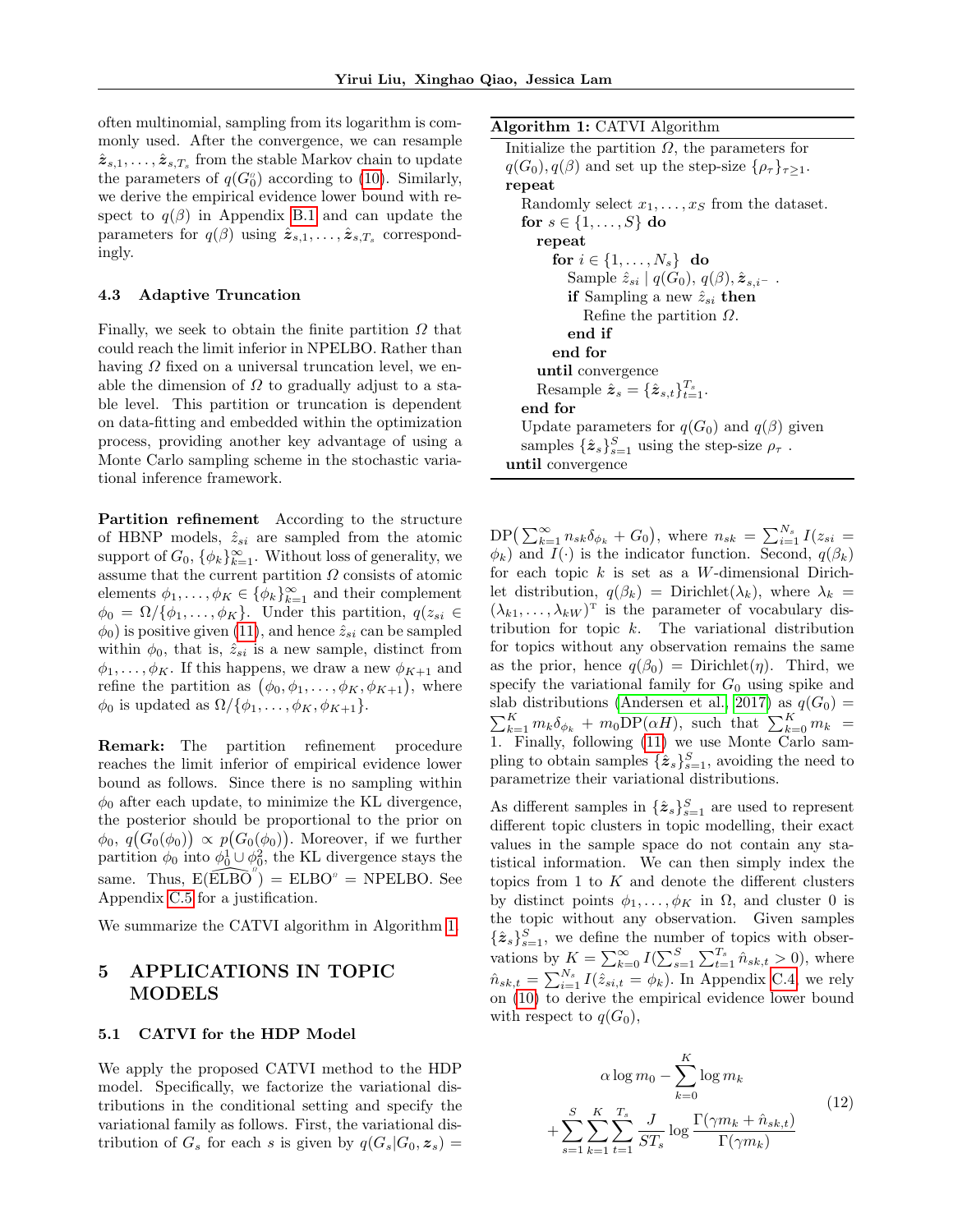up to a constant. According to Algorithm [1,](#page-4-0) we repeatedly select documents of a batch size  $S$ , sample  $\{\hat{\boldsymbol{z}}_s\}_{s=1}^S$ , and update parameters for  $G_0$  and  $\beta$  iteratively until the empirical evidence lower bound converges to its maximum. During Gibbs sampling, once a document is sampled in cluster 0, we add a new cluster  $K+1$ , thus partitioning  $\Omega$  to be  $(K+1)$ -dimensional, with K single points  $\{\phi_k\}_{k=1}^K$  and one complement set  $\phi_0 = \Omega / {\{\phi_k\}}_{k=1}^K$ . During the training, this procedure is repeated until  $\Omega$  is optimized. See Appendix [B.2](#page-11-0) for detailed steps on updating the variational parameters and refining the partition.

#### 5.2 CATVI for Generic HBNP Models

The CATVI algorithm can also be applied to a general class of HBNP models, where the global prior  $G_0$ is generated from a completely random measure. In these models, the concentration parameter for any  $G_i$ is not fixed, and  $G_0$  is not restricted to be a probability measure. The corresponding inference algorithm is similar to that of the HDP model, but requires a new parameter  $\mu$  to approximate  $G_0(\Omega)$ . We choose the variational family for the global prior  $G_0$ as  $q(G_0) = \mu \left( \sum_{k=1}^K m_k \delta_{\phi_k} + m_0 \widetilde{N}(\alpha H) \right)$ , where  $\widetilde{N}$ is the normalization of the corresponding completely random measure and  $\sum_{k=0}^{K} m_k = 1$ . We provide the corresponding empirical evidence lower bounds and algorithms to infer more general HBNP models, including ΓDP model, in Appendix [B.3.](#page-11-1)

# <span id="page-5-0"></span>6 RELATIONSHIP TO RELATED WORKS

In this section, we discuss several advantages of CATVI compared with traditional methods [\(Hoffman](#page-8-5) [et al., 2013;](#page-8-5) [Wang et al., 2011;](#page-9-2) [Wang and Blei, 2012\)](#page-9-4), although these are specific to the inference for the HDP model. First, CATVI replaces the unrealistic meanfield assumption with the conditional setting to capture the correlation structure among latent variables. Second, CATVI approximates the posterior groupwisely instead of updating the stick-breaking parameters sequentially, and hence avoids the gradient vanishing problem. By contrast, [Hoffman et al. \(2013\)](#page-8-5) and [Wang et al. \(2011\)](#page-9-2) perform inference separately over each atomic location and weight of  $G_0$  using the stickbreaking representation  $G_{0K} = g_{0K} \prod_{k=1}^{K-1} (1 - g_{0k}),$ where  $g_{0k}$ s are the representation parameters. However, this may cause the gradient vanishing problem of  $G_{0K}$  if k is large, because  $\prod_{k=1}^{K-1} (1 - g_{0k})$  is close to zero. Third, these traditional methods universally truncate the dimension of  $G_0$  to a fixed level, contradicting the motivation and advantages of using HBNP models. Finally, CATVI is guaranteed to maximize

the NPELBO. By comparison, [Wang and Blei \(2012\)](#page-9-4) update parameters using the locally collapsed Gibbs sampling, but their work leads to an approximation that fails to maximize the ELBO, especially when the variance of distributions is large.

From a computational perspective, CATVI inherits the fast speed of stochastic variational inference, while other methods that truncate the dimension in a truly nonparametric way are very slow, such as the splitmerge variational inference [\(Bryant and Sudderth,](#page-8-8) [2012\)](#page-8-8) and the pure Gibbs sampling [\(Teh et al., 2006\)](#page-8-2). To check the split-merge criterion, the split-merge variational inference requires calculating the likelihood before and after a split or merge, which is computationally infeasible in practice. Moreover, the pure Gibbs sampling is not scalable as well. As pure Gibbs sampling does not have batch selection, the Markov chains would converge very slowly when the sample size is large. As a result, these methods cannot be used to handle big data.

### 7 EXPERIMENTS

#### 7.1 Datasets and Architectures

We apply the CATVI algorithm to three large datasets, arXiv, NYT and Wiki, and compare the performance of CATVI with the online variational inference (OVI) [\(Wang et al., 2011\)](#page-9-2), the memorized online variational inference (MOVI) [\(Hughes and Sudderth,](#page-8-12) [2013\)](#page-8-12), the split-merge variational inference (SMVI) [\(Bryant and Sudderth, 2012\)](#page-8-8) and Gibbs sampling (GS) [\(Teh et al., 2004\)](#page-8-13).

 $arXiv$  The corpus contains descriptive metadata of articles on arXiv up to September 1, 2019, resulting in 1.03M documents and 44M words from a vocabulary of 7,500 terms.

 $NYT$  The corpus contains all articles published by New York Times from January 1987 to June 2007 [\(Sandhaus, 2008\)](#page-8-14), resulting in 1.56M documents and 176M words from a vocabulary of 7,600 terms.

Wiki The corpus contains entries from all English Wikipedia websites on January 1, 2019, resulting in 4.03M documents and 423M words from a vocabulary of 8,000 terms.

For the preprocessing, stemming and lemmatization are used to clean the raw text, and then words with too high or too low frequency, as well as common stop words, are filtered out.

To evaluate the performance of CATVI, we set aside a test set of 10,000 documents for each dataset and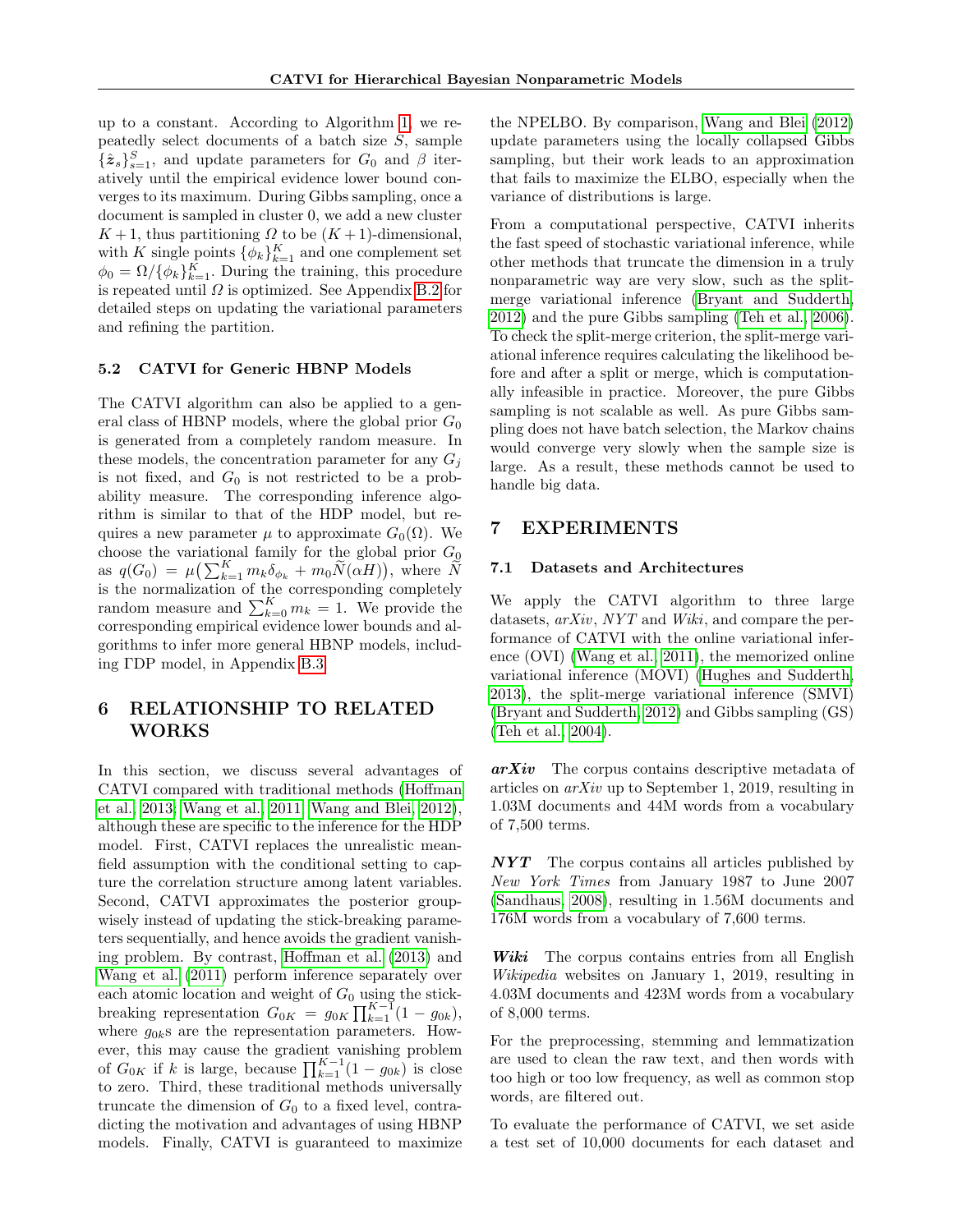,

<span id="page-6-0"></span>

Figure 2: Left column: plots for the perplexity vs the running time up to 5 hours, Right column: plots for the number of topics vs the running time.

calculate the predictive perplexity as

$$
\text{perplexity} = \exp\Big\{-\frac{\sum_{j \in \text{D}_{\text{test}}} \log p(\boldsymbol{x}^{\text{test}}_j | \boldsymbol{x}^{\text{train}}_j, \text{D}_{\text{train}})}{\sum_{j \in \text{D}_{\text{test}}} |\boldsymbol{x}^{\text{test}}_j|}\Big\}
$$

where  $D_{\text{train}}$  and  $D_{\text{test}}$  represent the training and test data, respectively,  $\mathbf{x}_j^{\text{train}}$  and  $\mathbf{x}_j^{\text{test}}$  are the training and test words in test document j, respectively, and  $|\mathbf{x}_j^{\text{test}}|$ is the number of words in  $x_j^{\text{test}}$  [\(Ranganath and Blei,](#page-8-15) [2018\)](#page-8-15). The perplexity measures the uncertainty of fitted models, where a lower perplexity will result in a better language model with higher predictive likelihood. Since the perplexity can not be computed exactly, the standard routine uses  $D_{train}$  to compute the variational distribution for  $\beta$  and  $G_0$ , then obtains the variational distribution for  $G_j$  based on  $G_0$ and  $x_j^{\text{test}}$ , and then approximates the likelihood by  $p(\boldsymbol{x}^{\text{test}}_j|\boldsymbol{x}^{\text{train}}_j) \;=\; \prod_{w\in\boldsymbol{x}^{\text{test}}_j} \sum_{k=0}^K \overline{G}_{jk}\overline{\beta}_{kw}, \text{ where } \overline{G}_{jk}$ and  $\overline{\beta}_{kw}$  are the variational expectations of  $G_{jk}$  and  $\beta_{kw}$ , respectively [\(Blei et al., 2003\)](#page-8-3). Experiments are run with the three datasets above using both the HDP and ΓDP models. For the HDP model, we set the hyperparameters as  $\alpha = \gamma = \eta = 5$ , where  $\alpha$  and  $\gamma$  are

<span id="page-6-1"></span>Table 1: A summary of predictive perplexity results.

| <b>MODEL</b> | <b>METHOD</b> | arXiv | NYT  | Wiki |
|--------------|---------------|-------|------|------|
| <b>HDP</b>   | GS.           | 3175  | 2635 | 1807 |
| <b>HDP</b>   | MOVI          | 1901  | 2921 | 1876 |
| <b>HDP</b>   | <b>SMVI</b>   | 1917  | 2866 | 1877 |
| <b>HDP</b>   | OVI           | 1005  | 1681 | 1422 |
| <b>HDP</b>   | <b>CATVI</b>  | 832   | 1569 | 1207 |
| <b>TDP</b>   | <b>CATVI</b>  | 808   | 1536 | 1157 |

the concentration parameters for  $G_0$  and  $G_i$  respectively, and  $\eta$  is the hyperparameter for the prior on the distribution of words. The initial number of topics is set to be 100. The parameters are then optimized using stochastic gradient descent, with a batch size of 256 and a linear decaying learning rate adopted in [Hoffman et al. \(2010\)](#page-8-16). For the ΓDP model, we use the same settings but discard  $\gamma$ . In the experiments, we remove clusters with fewer than 1 document during the training.

#### 7.2 Empirical Results

Predictive perplexity The top row of Figure [2](#page-6-0) plots the predictive perplexity as a function of running time for the three comparison methods using the three datasets. As MOVI, SMVI and GS provide much higher perplexities, we do not plot their results in Figure [2.](#page-6-0) Table [1](#page-6-1) reports numerical summaries for all comparison methods. In particular, as GS can not scale to large datasets, we use a subset with 500 documents to run the experiments. Several conclusions can be drawn here. First, on all three datasets, CATVI uniformly outperforms competing methods. The improvement is highly consequential, especially for arXiv and Wiki. For NYT, there is moderate improvement, likely due to the long length of documents in this corpus. Second, for each dataset, the ΓDP model attains a lower perplexity than the HDP model, consistent with the fact that the ΓDP model removes a restriction of the HDP model and hence is more flexible. Third, CATVI is empirically shown to be computationally efficient, reaching the lowest perplexity within the same training time. Although it involves Monte Carlo sampling, the perplexity converges fast. This is because the convergence of local Markov chains to assign words to topics is accelerated by a clear topic-words clustering as the global variational distributions approach to the optimal.

Number of topics The bottom row of Figure [2](#page-6-0) plots the number of topics during the training process. For OVI, the number of topics remains constant at the prespecified value, while for CATVI, this value first increases steeply and then converges to a stable level.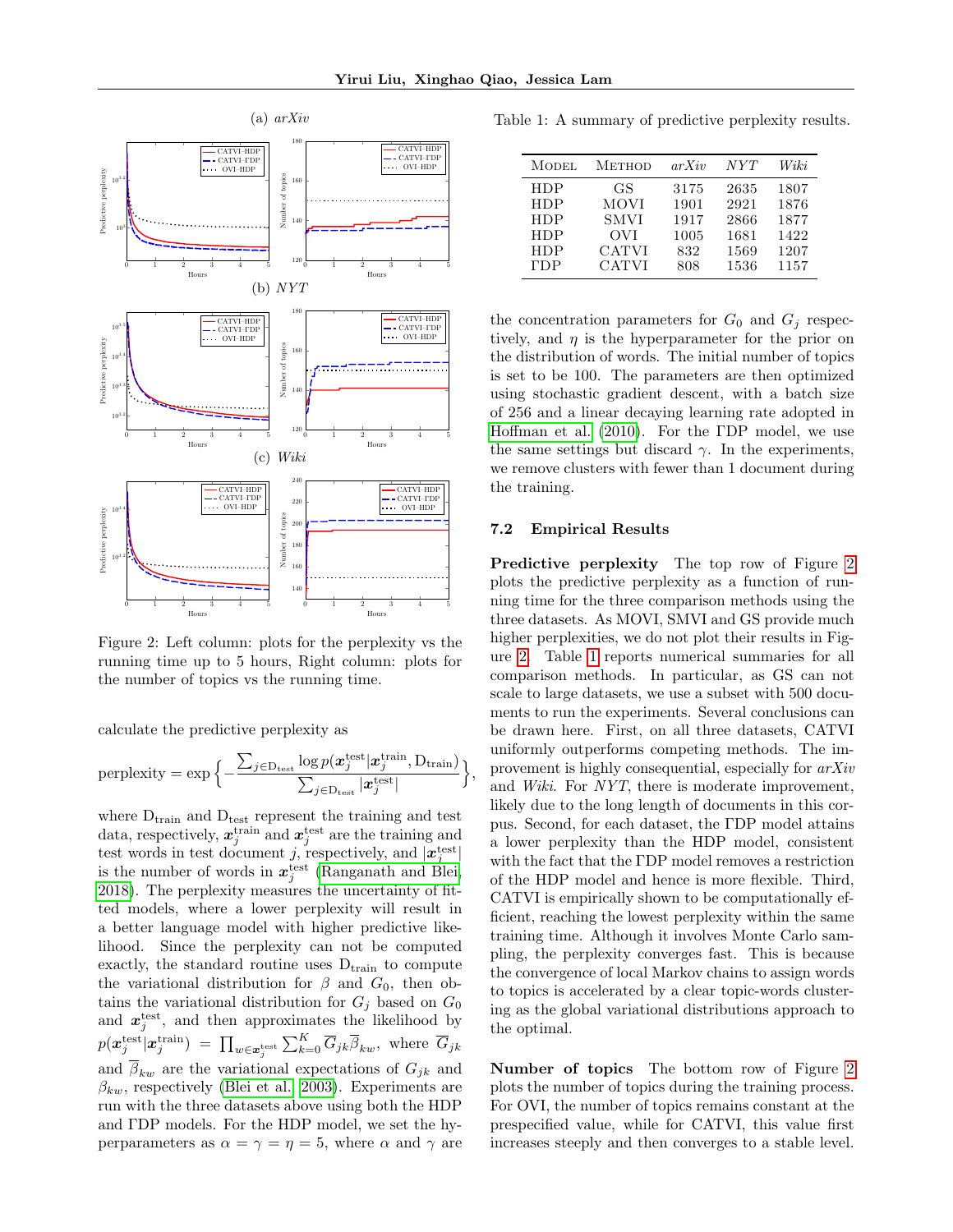For example, the number of topics in Wiki sharply increase from 100 to around 190 for the HDP model and around 200 for ΓDP model. The sharp increase is driven by the data complexity, while the stable level is achieved due to the dimension penalty effect from the priors in HBNP models. Although the estimation of the number of topics is not consistent, CATVI can provide some useful information about topics in data. For instance, the data from the  $arXiv$  corpus in these experiments are limited to abstracts of scientific articles, and thus it has the smallest number of topics. By contrast, NYT is a compilation of all new articles covering a wider range of areas, and hence consists of more topics. Similarly, *Wiki* has the largest number of topics as it contains almost every aspect of an encyclopedia. It is important to note that we do not need to set a fixed number of topics before the inference. Instead, CATVI starts from an initial value, for example 100 in our experiments, then automatically converges to a stable optimal number of topics.

Topic-words clustering CATVI is shown to reveal much better linguistic results. To compare CATVI with OVI for the HDP model, we report the top 12 words in the top 10 topics with biggest weights for both methods on arXiv and Wiki in Tables [2a](#page-7-0) and [2b,](#page-7-0) respectively. We observe a few apparent patterns. First, the topic-word clusters from CATVI hardly contains replicated topics, whereas those from OVI results have similar word components, such as those shown in blue in columns 1-6 in the bottom part of Table [2a.](#page-7-0) An ideal topic-word clustering should allocate these words into just one topic. However, the prespecified number of topics is fixed at 150 in OVI, which is larger than the ground truth, resulting in generating replicated topics. By contrast, the topic-word clustering by CATVI does not have such redundancy. It is apparent that our top 10 topics are mostly distinct. Second, CATVI leads to much clearer topic-word clustering. For both datasets, our results indicate that all of our detected words within any column are highly relevant and should intuitively be grouped into one cluster with clear linguistic meaning. For example, column 7 of Table [2b](#page-7-0) for CATVI presents several words all related to military, but words in the same column for OVI seem to be a mixture of several loosely connected topics including 'human, character, reveal, episode, comic, voice', 'human, earth' and 'human, kill, attack, fight, battle, doctor'. This mixture of topics makes the topic-word clustering in this column ambiguous. Furthermore, CATVI identifies a topic about popular English given names in column 5 of Table [2b.](#page-7-0) Although these given names are not shown in a single document, CATVI can successfully discover that they belong to one topic, while OVI fails. This is because

<span id="page-7-0"></span>

| Table 2: Top 12 words in top 10 topics. |  |  |  |  |  |  |  |
|-----------------------------------------|--|--|--|--|--|--|--|
|-----------------------------------------|--|--|--|--|--|--|--|

| я. | arXiv |
|----|-------|
|    |       |

|      | 1                    | $\mathcal{D}$        | 3         | $\overline{4}$ | 5         | 6                    | $\overline{7}$ | 8                      | 9         | 10            |
|------|----------------------|----------------------|-----------|----------------|-----------|----------------------|----------------|------------------------|-----------|---------------|
|      | galaxy               | group                | network   | neutrino       | star      | gaug                 | prove          | algorithm              | collision | test          |
|      | cluster              | algebra              | learn     | higg           | dwarf     | string               | bound          | optim                  | product   | error         |
|      | redshift             | construct.           | train     | matter         | survey    | hrane                | theorem        | converge               | decay     | samples       |
|      | samples              | finit.               | neural    | dark           | object    | symmetry             | finit          | solve                  | hadron    | statist       |
|      | luminos              | lie                  | image     | decay          | binari    | dimension            | class          | linear                 | jet       | uncertainties |
| ENLY |                      | formation categories | deep      | standard       | variable  | couple               | position       | approximate transverse |           | fit.          |
|      | survey               | prove                | dataset   | couple         | cluster   | action               | inequalities   | gradient               | gev       | systematic    |
|      | agnes                | class                | feature   | mix            | stellar   | conform              | dimension      | minim                  | lhc       | accuracy      |
|      | lar                  | complex              | task      | boson          | period    | construct            | converge       | matrix                 | cross     | correct.      |
|      | star                 | map                  | object    | lepton         |           | photometr correspond | continual      | iter                   | section   | procedure     |
|      | populated invariable |                      | convolut  | violate        | distanc   | dual                 | regular        | spars                  | quark     | improve       |
|      | host                 | manifold             | detect    | symmetry       | samples   | background           | compact        | constraint             | collid    | bias          |
|      | galaxy               | galaxy               | star      | xray           | emiss     | galaxy               | higg           | star                   | emiss     | radio         |
|      | cluster              | redshift.            | cluster   | emiss          | star      | line                 | neutrino       | planet                 | gammaray  | emiss         |
|      | halo                 | source               | abundance | source         | region    | emiss                | decay          | period                 | source    | galaxy        |
|      | star                 | survey               | galaxy    | accret         | line      | gas                  | dark           | orbit                  | grb       | source        |
|      | stellar              | samples              | stellar   | kev            | gas       | star                 | boson          | dwarf                  | xray      | xray          |
| ā    | formation            | cluster              | metal     | line           | dust      | redshift             | matter         | binari                 | ray       | jet           |
|      | velocity             | luminos              | age       | variable       | disk      | absorption           | standard       | detect                 | detect    | line          |
|      | dark                 | agnes                | populated | spectral       | molecular | samples              | couple         | stellar                | burst     | region        |
|      | gas                  | xray                 | ngc       | star           | cloud     | quasar               | gev            | transit                | flux      | cluster       |
|      | matter               | radio                | dwarf     | flux           | detect    | luminos              | particle       | variable               | radio     | detect        |
|      | profile              | star                 | samples   | spectrum       | formation | region               | mix            | light                  | spectrum  | gas           |
|      | disk                 | optic                | giant     | detect         | galaxy    | detect               | symmetry       | companion              | jet       | star          |

| b) | Wiki |
|----|------|
|    |      |

|              | 1       | $\overline{2}$ | 3         | $\overline{4}$ | 5         | 6                   | $\overline{7}$ | 8          | 9                       | 10 <sup>°</sup> |
|--------------|---------|----------------|-----------|----------------|-----------|---------------------|----------------|------------|-------------------------|-----------------|
|              | tell    | increase       | hand      | human          | iames     | claim               | armies         | process    | polit                   | album           |
|              | tried   | effect.        | album     | natur          | robert.   | issue               | battle         | model      | parti                   | chart           |
|              | want    | case           | guitar    | tradition      | charles   | announce            | attack         | inform     | union                   | song            |
|              | friend  | process        | vocal     | term           | david     | critic              | troop          | effect     | communist               | track           |
|              | leave   | measure        | track     | idea           | thomas    | controversi command |                | problem    | movement                | video           |
|              | ask     | caus           | rock      | view           | richard   | proposal            | soldier        |            | experience independence | billboard       |
| <b>IMLNI</b> | feel    | require        | drum      | word           | michael   | agreement           | military       | test.      | social                  | label           |
|              | decide  | rate           | hass      | theorie        | frank     | polit               | fight          | example    | republic                | peak            |
|              | turn    | example        | song      | philosophies   | peter     | allegation          | tanks          | research   | leader                  | week            |
|              | good    | reduce         | tour      | culture        | andrew    | statement           | brigade        | specific   | worker                  | digitated       |
|              | away    | possibilities  | studio    | believe        | brown     | agree               | german         | individual | socialist               | hot             |
|              | believe | occur          | label     | conception     | henry     | minister            | capture        | object     | liberal                 | remix           |
|              | album   | episode        | actor     | album          | album     | episode             | character      | novel      | animal                  | ship            |
|              | band    | tell           | movi      | song           | song      | televis             | kill           | character  | episode                 | navies          |
|              | song    | character      | character | band           | chart     | drama               | human          | love       | character               | class           |
|              | track   | kill           | critic    | tour           | video     | actor               | earth          | poem       | voice                   | <b>boat</b>     |
|              | guitar  | friend         | cast.     | love           | track     | comedies            | attack         | london     | movi                    | naval           |
| ā            | vocal   | leave          | review    | blue           | billboard | actress             | reveal         | king       | video                   | command         |
|              | rock    | tried          | televis   | artist.        | love      | movi                | episode        | tell       | air                     | vessel          |
|              | tour    | relationship   | episode   | rock           | label     | theatre             | comic          | fiction    | dvd                     | submarine       |
|              | chart   | need           | scene     | track          | version   | voice               | fight          | narrated   | televis                 | gun             |
|              | studio  | love           | theatre   | label          | week      | uncredit            | doctor         | friend     | rav                     | fleet.          |
|              | bass    | reveal         | picture   | chart          | peak      | nominal             | battle         | mother     | hlu                     | sail            |
|              | drum    | mother         | love      | singer         | remix     | cast                | voice          | critic     | song                    | destroy         |

CATVI does not force the topics to merge together if the prespecified number of topics is not large enough, thus reducing the noise in the clusters.

We also perform sensitivity analysis of CATVI using arXiv under the HDP model as an example. The left and right panels of Figure [3](#page-15-0) in Appendix [E](#page-15-1) respectively plot the results as the batch size varies from 128 to 1024 and the initial number of topics varies from 60 to 140. We observe that the performance is not sensitive to the change of these hyperparameters. Moreover, the best results are obtained for the case with a smaller batch size and a larger initial number of topics.

### 8 DISCUSSION

CATVI can also be applied to other HBNP models including, for example, hierarchical Pitman–Yor process model [\(Teh and Jordan, 2010\)](#page-8-17) and hierarchical beta process model [\(Thibaux and Jordan, 2007\)](#page-8-18). CATVI will provide more advantages in these applications, because the hierarchical Pitman–Yor process, with heavy tail behavior, and the hierarchical beta process, with sparse structure, may suffer more from the universal truncation.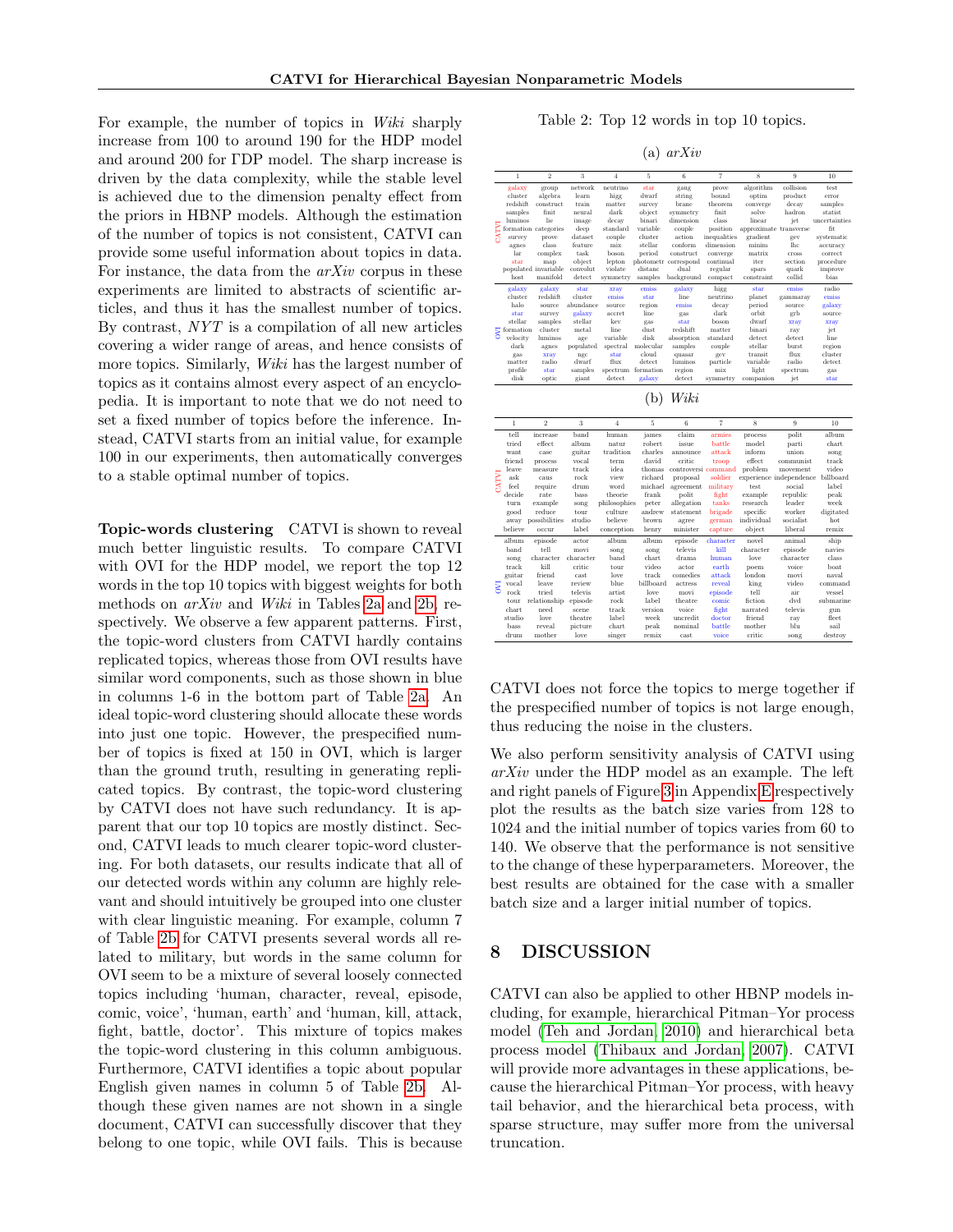#### Acknowledgments

We thank the anonymous reviewers for useful comments during the review process.

Opinions expressed in this paper are those of the authors, and do not necessarily reflect the view of J.P. Morgan. Opinions and estimates constitute our judgement as of the date of this Material, are for informational purposes only and are subject to change without notice. This Material is not the product of J.P. Morgan's Research Department and therefore, has not been prepared in accordance with legal requirements to promote the independence of research, including but not limited to, the prohibition on the dealing ahead of the dissemination of investment research. This Material is not intended as research, a recommendation, advice, offer or solicitation for the purchase or sale of any financial product or service, or to be used in any way for evaluating the merits of participating in any transaction. It is not a research report and is not intended as such. Past performance is not indicative of future results. Please consult your own advisors regarding legal, tax, accounting or any other aspects including suitability implications for your particular circumstances. J.P. Morgan disclaims any responsibility or liability whatsoever for the quality, accuracy or completeness of the information herein, and for any reliance on, or use of this material in any way. Important disclosures at: www.jpmorgan.com/disclosures.

## References

- <span id="page-8-11"></span>Andersen, M. R., Vehtari, A., Winther, O., and Hansen, L. K. (2017). Bayesian inference for spatiotemporal spike-and-slab priors. Journal of Machine Learning Research, 18(1):5076–5133.
- <span id="page-8-7"></span>Blei, D. M., Kucukelbir, A., and McAuliffe, J. D. (2017). Variational inference: a review for statisticians. Journal of the American Statistical Association, 112(518):859–877.
- <span id="page-8-3"></span>Blei, D. M., Ng, A. Y., and Jordan, M. I. (2003). Latent Dirichlet allocation. Journal of Machine Learning Research, 3:993–1022.
- <span id="page-8-8"></span>Bryant, M. and Sudderth, E. B. (2012). Truly nonparametric online variational inference for hierarchical Dirichlet processes. In Advances in Neural Information Processing Systems 25, pages 2699–2707.
- <span id="page-8-1"></span>Caron, F. and Fox, E. B. (2017). Sparse graphs using exchangeable random measures. Journal of the Royal Statistical Society: Series B, 79(5):1295–1366.
- <span id="page-8-9"></span>Ghosal, S. and Van der Vaart, A. (2017). Fundamentals of Nonparametric Bayesian Inference. Cambridge University Press, Cambridge.
- <span id="page-8-16"></span>Hoffman, M., Bach, F. R., and Blei, D. M. (2010). Online learning for latent Dirichlet allocation. In Advances in Neural Information Processing Systems 23, pages 856–864.
- <span id="page-8-5"></span>Hoffman, M. D., Blei, D. M., Wang, C., and Paisley, J. (2013). Stochastic variational inference. Journal of Machine Learning Research, 14:1303–1347.
- <span id="page-8-12"></span>Hughes, M. C. and Sudderth, E. (2013). Memoized online variational inference for Dirichlet process mixture models. In Advances in Neural Information Processing Systems 26, pages 1133–1141.
- <span id="page-8-19"></span>Kingman, J. F. C. (1993). Poisson Processes. Clarendon Press, Oxford.
- <span id="page-8-10"></span>Matthews, A. G. d. G., Hensman, J., Turner, R., and Ghahramani, Z. (2016). On sparse variational methods and the Kullback-Leibler divergence between stochastic processes. In Proceedings of the 19th International Conference on Artificial Intelligence and Statistics.
- <span id="page-8-15"></span>Ranganath, R. and Blei, D. M. (2018). Correlated random measures. Journal of the American statistical Association, 113(521):417–430.
- <span id="page-8-6"></span>Roychowdhury, A. and Kulis, B. (2015). Gamma processes, stick-breaking, and variational inference. In Proceedings of the 8th International Conference on Artificial Intelligence and Statistics.
- <span id="page-8-14"></span>Sandhaus, E. (2008). The New York Times annotated corpus. Linguistic Data Consortium, Philadelphia.
- <span id="page-8-0"></span>Sudderth, E. B. and Jordan, M. I. (2009). Shared segmentation of natural scenes using dependent Pitman–Yor processes. In Advances in Neural Information Processing Systems 21, pages 1585–1592.
- <span id="page-8-13"></span>Teh, Y., Jordan, M., Beal, M., and Blei, D. (2004). Sharing Clusters among Related Groups: Hierarchical Dirichlet Processes. In Advances in Neural Information Processing Systems 17.
- <span id="page-8-17"></span>Teh, Y. W. and Jordan, M. I. (2010). Hierarchical Bayesian nonparametric models with applications. In Bayesian Nonparametrics, pages 158–207. Cambridge University Press.
- <span id="page-8-2"></span>Teh, Y. W., Jordan, M. I., Beal, M. J., and Blei, D. M. (2006). Hierarchical Dirichlet processes. Journal of the American Statistical Association, 101(476):1566–1581.
- <span id="page-8-4"></span>Teh, Y. W., Kurihara, K., and Welling, M. (2008). Collapsed variational inference for HDP. In Advances in Neural Information Processing Systems 20.
- <span id="page-8-18"></span>Thibaux, R. and Jordan, M. I. (2007). Hierarchical beta processes and the Indian buffet process. In Proceedings of the 11th International Conference on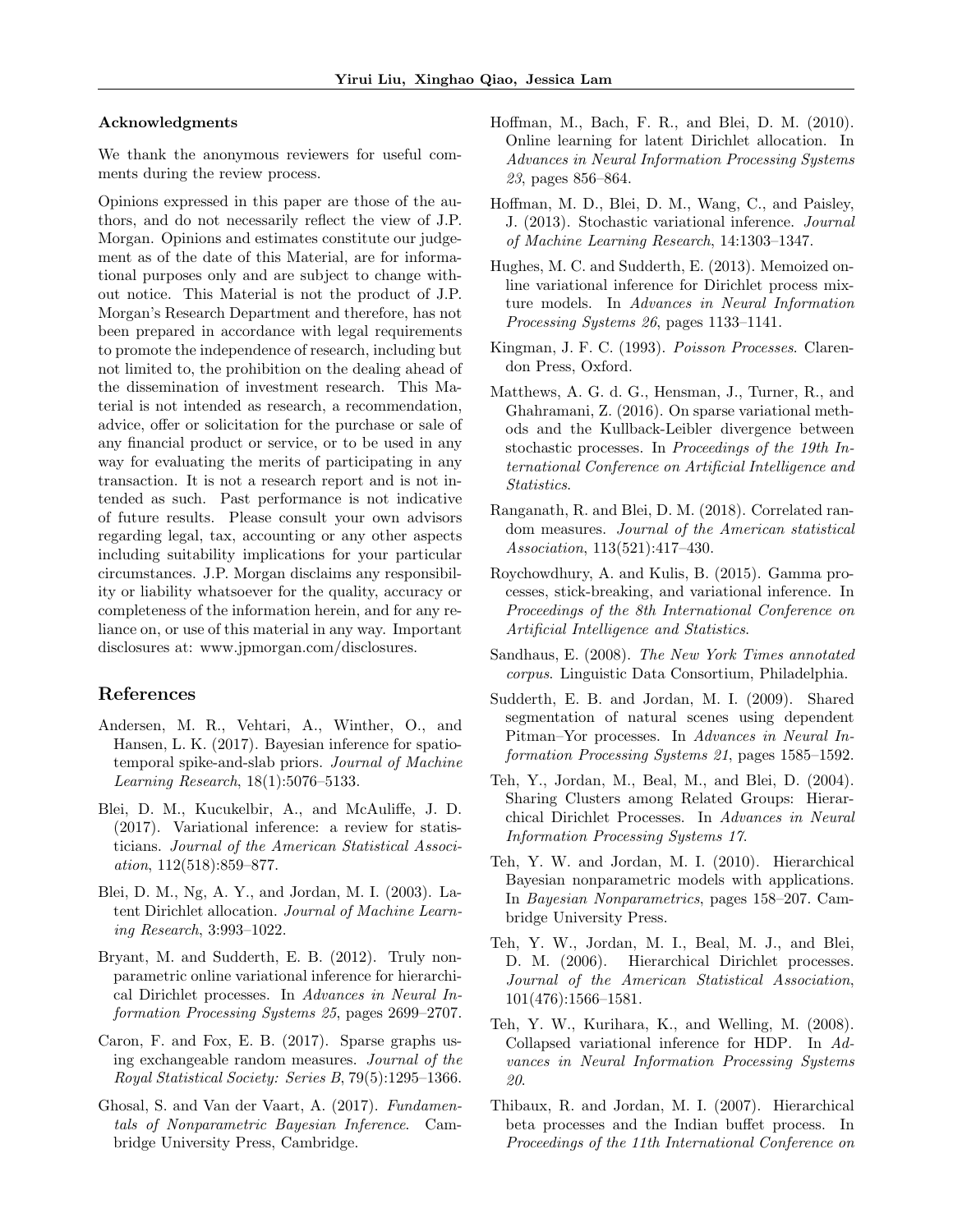Artificial Intelligence and Statistics, volume 2, pages 564–571.

- <span id="page-9-4"></span>Wang, C. and Blei, D. M. (2012). Truncation-free online variational inference for Bayesian nonparametric models. In Advances in Neural Information Processing Systems 25.
- <span id="page-9-2"></span>Wang, C., Paisley, J., and Blei, D. M. (2011). Online variational inference for the hierarchical Dirichlet process. In Proceedings of the 14th International Conference on Artificial Intelligence and Statistics.
- <span id="page-9-0"></span>Williamson, S. A. (2016). Nonparametric network models for link prediction. Journal of Machine Learning Research, 17(202):1–21.
- <span id="page-9-3"></span>Xu, K., Srivastava, A., and Sutton, C. (2019). Variational Russian Roulette for deep Bayesian nonparametrics. In Proceedings of the 36th International Conference on Machine Learning, pages 6963–6972.
- <span id="page-9-1"></span>Yurochkin, M., Agarwal, M., Ghosh, S., Greenewald, K., Hoang, N., and Khazaeni, Y. (2019). Bayesian nonparametric federated learning of neural networks. In Proceedings of the 36th International Conference on Machine Learning, pages 7252–7261.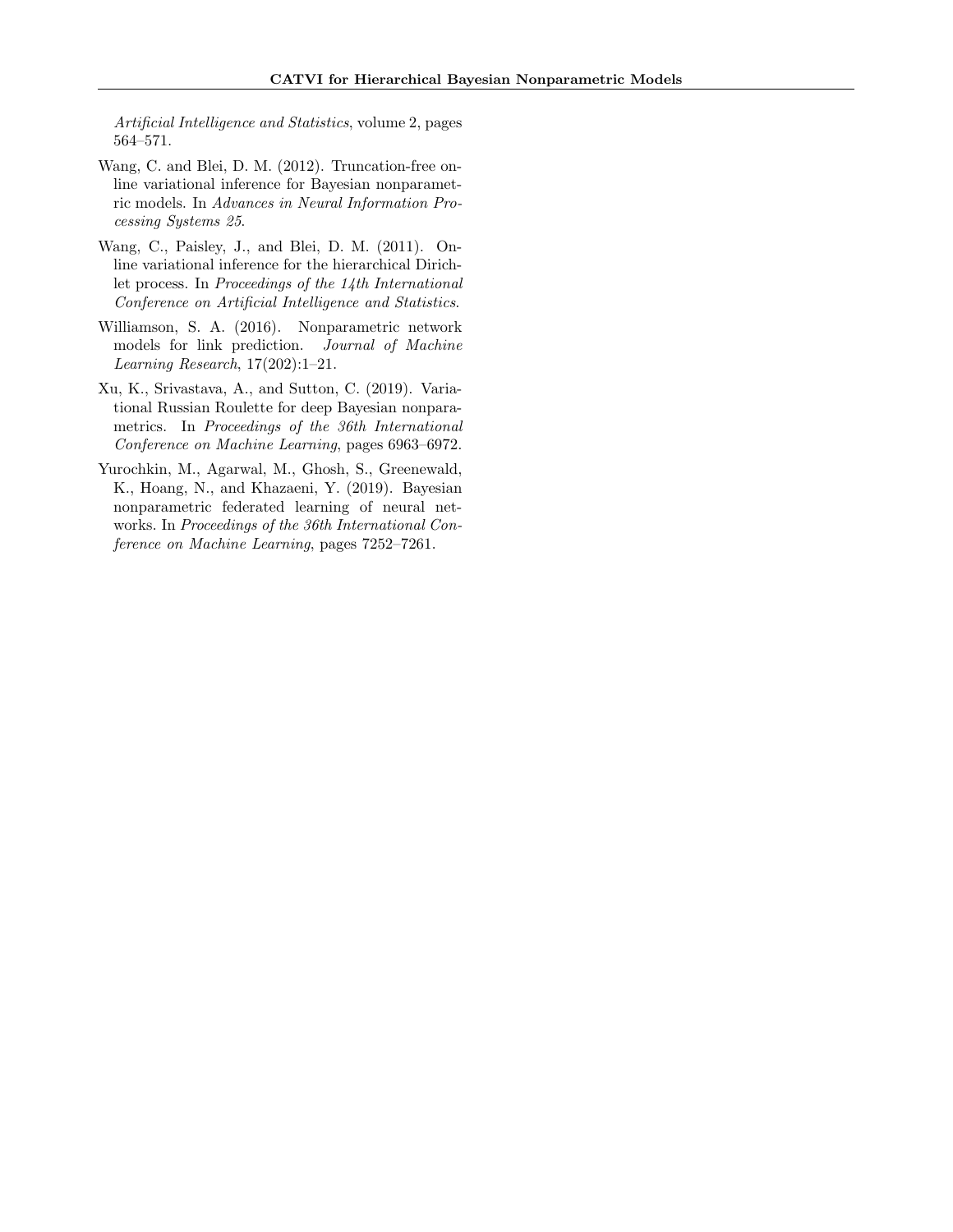# Supplementary Material: CATVI: Conditional and Adaptively Truncated Variational Inference for Hierarchical Bayesian Nonparametric Models

This supplementary material contains a short review of completely random measures in Appendix [A,](#page-10-0) CATVI algorithm and its applications to the HDP model and the ΓDP model in Appendix [B,](#page-10-2) technical proofs and derivations in Appendix [C,](#page-12-2) computational complexity analysis and code in Appendix [D](#page-15-2) and sensitivity analysis results in Appendix [E.](#page-15-1)

### <span id="page-10-0"></span>A A Short Review of Completely Random Measures

Suppose that  $(\Omega, \mathcal{F})$  is a Polish sample space,  $\Theta$  is the set of all bounded measures on  $(\Omega, \mathcal{F})$  and M is a  $\sigma$ -algebra on Θ. A random measure G on  $(\Omega, \mathcal{F})$  is a transition kernel from  $(\Theta, \mathcal{M})$  into  $(\Omega, \mathcal{F})$  such that (i)  $G \mapsto G(A)$ is M-measurable for any  $A \in \mathcal{F}$  and (ii)  $A \mapsto G(A)$  is a measure for any realization of G [\(Ghosal and Van der](#page-8-9) [Vaart, 2017\)](#page-8-9). For example, a Dirichlet process  $P$  with base measure  $P_0$  satisfies

$$
(P(A_1),...,P(A_n)) \sim \text{Dirichlet}(P_0(A_1),...,P_0(A_n))
$$

for any partition  $\Omega = (A_1, \ldots, A_n)$  of  $\Omega$ , that is, a finite number of measurable, nonempty and disjoint sets such that  $\bigcup_{i=1}^n A_i = \Omega$ . The Dirichlet process is denoted by  $P \sim DP(P_0)$  or  $P \sim DP(\alpha H)$  with concentration parameter  $\alpha = P_0(\Omega)$  and center measure  $H = \alpha^{-1}P_0$ . Moreover, a random measure is called a completely random measure [\(Kingman, 1993\)](#page-8-19) if it also satisfies the condition that (iii)  $P(A_i)$  is independent of  $P(A_i)$  for any disjoint subsets  $A_i$  and  $A_j$  in  $\Omega$ . Completely random measures and their normalizations [\(Ghosal and Van der](#page-8-9) [Vaart, 2017\)](#page-8-9), for example, the Gamma process and Dirichlet process, respectively, are commonly used as priors for infinite-dimensional latent variables in HBNP models, because their realizations are atomic measures with countable-dimensional supports.

A completely random measure [\(Kingman, 1993\)](#page-8-19) is characterized by its Laplace transform,

$$
E[e^{-tP(A)}] = \exp \Big\{ - \int_A \int_{(0,\infty]} (1 - e^{-t\pi}) v^c(dx, ds) \Big\},\,
$$

where A is any measurable subset of  $\Omega$  and  $v^c(dx, ds)$  is called the Lévy measure. If  $v^c(dx, ds) = \kappa(dx)v(ds)$ , where  $\kappa(\cdot)$  and  $v(\cdot)$  are measures on  $\Omega$  and  $(0,\infty]$ , respectively, the completely random measure is homogeneous [\(Ghosal and Van der Vaart, 2017\)](#page-8-9). In such a case, we call  $v(\cdot)$  the weight intensity measure. We can view completely random measure as a Poisson process on the product space  $\Omega \times (0, \infty]$  using its Lévy measure as the mean measure.

## <span id="page-10-2"></span>B CATVI Algorithm

### <span id="page-10-1"></span>**B.1** Empirical ELBO for  $q(\beta)$  and  $q(z_{si})$

To maximize the NPELBO, we iterate the following three steps: (i) randomly select a small batch from the entire data, (ii) sample  $\{\hat{\mathbf{z}}_s\}_{s=1}^S$  by Monte Carlo method, and (iii) update  $q(G_0^a)$  and  $q(\beta)$  in the stochastic variational inference framework.

In an analogy to [\(9\)](#page-3-2), the NPELBO with respect to  $q(\beta)$  is

<span id="page-10-3"></span>
$$
\lim_{\rho} \inf \Big\{ \sum_{j=1}^{J} \mathcal{E}_{q(\beta)} \mathcal{E}_{q(\boldsymbol{z}_j)} \log p(\boldsymbol{x}_j | \boldsymbol{z}_j, \beta) - \mathcal{KL}(q(\beta) || p(\beta)) \Big\},\tag{A.1}
$$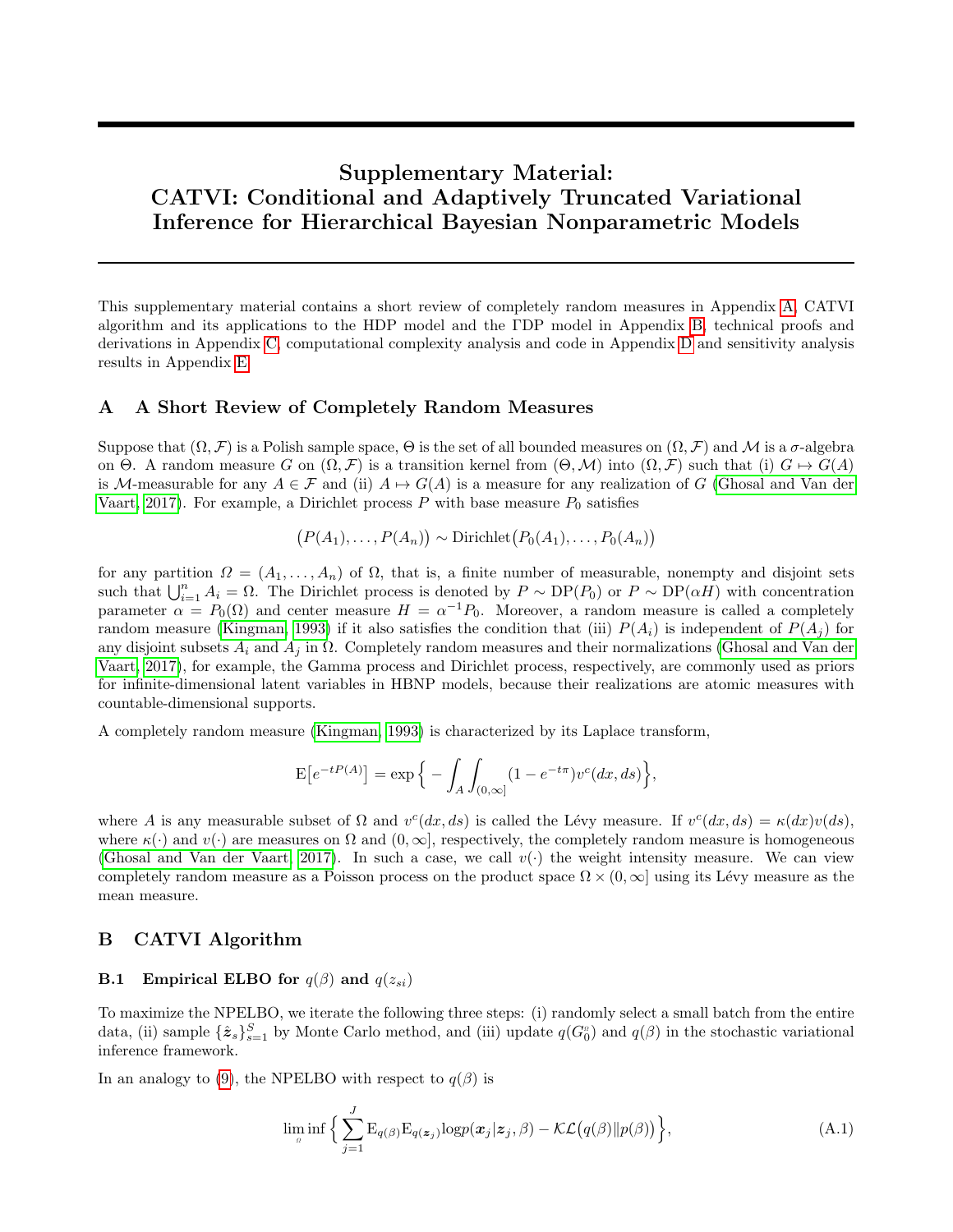and the empirical evidence lower bound with respect to  $q(\beta)$ ,  $\widehat{\mathrm{ELBO}}^n$ , is,

<span id="page-11-2"></span>
$$
\sum_{s=1}^{S} \sum_{t=1}^{T_s} \frac{J}{ST_s} \mathbf{E}_{q(\beta)} \log p(\mathbf{x}_s | \hat{\mathbf{z}}_{s,t}, \beta) - \mathcal{KL}(q(\beta) | p(\beta)) \tag{A.2}
$$

up to a constant and then we can update its parameter with the corresponding random gradient in a similar way. Moreover, the NPELBO with respect to  $q(z_{si})$  is

<span id="page-11-3"></span>
$$
\lim_{\rho} \inf \left\{ \mathcal{E}_{q(G_0^{\rho})} \mathcal{E}_{q(\boldsymbol{z}_j)} \log \mathcal{E}_{p(G_j^{\rho})} G_0^{\rho}) p(\boldsymbol{z}_j | G_j^{\rho}) + \mathcal{E}_{q(\boldsymbol{z}_j)} \mathcal{E}_{q(\boldsymbol{\beta})} \log p(\boldsymbol{x}_j | \boldsymbol{z}_j, \boldsymbol{\beta}) - \mathcal{E}_{q(\boldsymbol{z}_j)} \log q(\boldsymbol{z}_j) \right\}.
$$
 (A.3)

Factorizing  $E_{q(z_j)}$  as  $E_{q(z_{j,i})}E_{q(z_{j,i-})}$  leads to (11). We summarize the details of CATVI algorithm in Algorithm [1.](#page-4-0)

#### B.2 CATVI for the HDP Model

We repeatedly select documents of a batch size and update parameters iteratively according to the following three steps, until the NPELBO attains its maximum.

<span id="page-11-0"></span>**Inference for**  $G_0$ . There is no closed-form expression for the parameters  $\{m_k\}_{k=0}^K$  to attain the maximum in [\(12\)](#page-4-1). Moreover, the standard gradient descent algorithm fails in this case, because  $\{m_k\}_{k=0}^K$  may easily exceed the simplex during the updating procedure. Instead, given the parameters  $\{m_k^{(\tau)}\}$  $\binom{\tau}{k}$ <sub>k=0</sub> in the  $\tau$ -th iteration, we first define

$$
m_k^* \propto \begin{cases} JS^{-1} \gamma \sum_{s=1}^S \left\{ T_s^{-1} \sum_{t=1}^{T_s} \Phi(\gamma m_k^{(\tau)} + \hat{n}_{sk,t}) - \Phi(\gamma m_k^{(\tau)}) \right\} m_k^{(\tau)} - 1 & k = 1, \dots, K, \\ \alpha - 1 & k = 0, \end{cases}
$$
(B.1)

where  $\Phi(\cdot)$  denotes the log-gamma function, such that  $\sum_{k=0}^{K} m_k^* = 1$ , and then we update the parameters by  $m^{(\tau+1)} = (1 - \rho_t) m^{(\tau)} + \rho_{\tau} m_k^*$ , where  $\rho_t$  is the step size defined in Algorithm [1.](#page-4-0) This updating algorithm is consistent to the gradient descent after the inverse logit transformation. See Appendix [C.6](#page-14-0) for a justification. In the process of updating, the condition  $\sum_{k=0}^{K} m_k^* = 1$  always holds, and hence we eliminate the risk of exceeding the simplex.

**Inference for**  $\beta$ . By [\(A.2\)](#page-11-2), we update the parameters for  $q(\beta)$  using samples  $\{\hat{\boldsymbol{z}}_s\}_{s=1}^S$ . We define  $\lambda^*_{kw}$  for topic  $k$  and word  $w$  as,

$$
\lambda_{kw}^* = \eta + \sum_{s=1}^{S} \sum_{t=1}^{T_s} \sum_{i=1}^{N_s} \frac{J}{ST_S} I(\hat{z}_{si,t} = \phi_k, x_{si} = w), \tag{B.2}
$$

and update the parameter  $\lambda_k$  by  $\lambda_k^{(\tau+1)} = (1 - \rho_t)\lambda_k^{(\tau)} + \rho_\tau\lambda_k^*$  for each k, where  $\lambda_k^* = (\lambda_{k1}^*, \dots, \lambda_{kW}^*)^{\text{T}}$ .

**Sampling for z.** According to [\(11\)](#page-3-4) we sample  $\hat{z}_{si}$  conditional on  $q(G_0)$  and  $\hat{z}_{si-}$  by

$$
q(z_{si} = \phi_k) \propto \begin{cases} (\gamma m_k + \hat{n}_{s,i}^k) \exp(\Phi(\lambda_{kx_{si}}) - \Phi(\sum_{w=1}^W \lambda_{kw})) & k = 1, ..., K, \\ \gamma m_0 \exp(\Phi(\eta) - \Phi(W\eta)) & k = 0, \end{cases}
$$
(B.3)

to construct the Markov chain, where  $\hat{n}_{s,i^-}^k = \sum_{1 \leq l \leq N_s, l \neq i} I(\hat{z}_{sl} = \phi_k)$ . Whenever the sampled  $\hat{z}_{si}$  is in  $\phi_0$ , meaning  $\hat{z}_{si}$  forms a new point not belonging to  $\{\phi_1,\ldots,\phi_K\}$ , we need to update the partition and add a new topic indicated by  $\phi_{K+1}$ . Otherwise the partition dimension remains the same. Iterating the sampling scheme till convergence, we obtain the samples  $\{\hat{z}_{si,t}\}_{1\leq s\leq S,1\leq t\leq T_s}$  and corresponding  $\{\hat{n}_{sk,t}\}_{1\leq s\leq S,1\leq k\leq K,1\leq t\leq T_s}$ for the selected chunk.

#### <span id="page-11-1"></span>B.3 CATVI for the ΓDP Model

ΓDP releases the constraint of fixed concentration parameter γ in HDP. Therefore, the CATVI algorithm for ΓDP inherits the steps in [\(B.1\)](#page-10-3) and [\(B.3\)](#page-11-3), except that a parameter  $\mu$  replaces the concentration parameter  $\gamma$  in both formulas.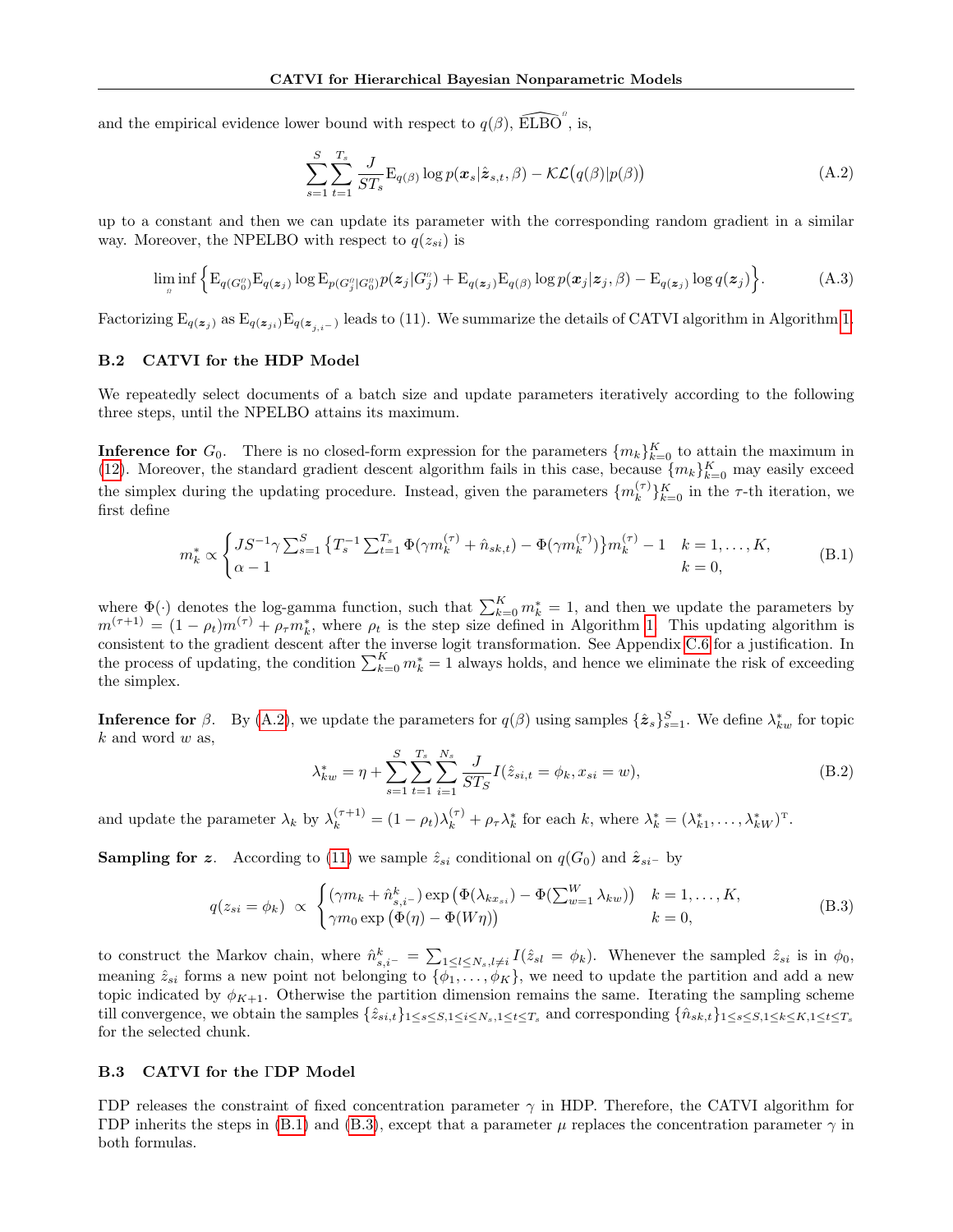We derive the empirical evidence lower bound in Appendix [C.7](#page-14-1) with respect to  $q(G_0)$  as,

<span id="page-12-3"></span>
$$
\sum_{k=1}^{K} \log v(\mu m_k) + \log u(\mu m_0) + \sum_{s=1}^{S} \frac{J}{S} \log \frac{\Gamma(\mu)}{\Gamma(\mu + N_s)} + \sum_{s=1}^{S} \sum_{k=1}^{K} \sum_{t=1}^{T_s} \frac{J}{ST_s} \log \frac{\Gamma(\mu m_k + \hat{n}_{sk,t})}{\Gamma(\mu m_k)} + K \log \mu \tag{B.4}
$$

up to a constant, where  $v(\cdot)$  is the weight intensity measure (see Appendix [A\)](#page-10-0) for the completely random measure, and  $u(\cdot)$  is the density function for  $G_0(\Omega)$  that can be derived using its Laplace transform. Therefore, we can update  $\{m_k\}_{k=0}^K$  in the same way as the HDP model.

Similar to [\(B.1\)](#page-10-3), we update  ${m_k}_{k=0}^K$  according to

$$
m_k^* \propto \begin{cases} JS^{-1} \mu \sum_{s=1}^S \left\{ T_s^{-1} \sum_{t=1}^{T_s} \Phi(\mu m_k^{(\tau)} + \hat{n}_{sk,t}) - \Phi(\mu m_k^{(\tau)}) \right\} m_k^{(\tau)} - 1 & k = 1, \dots, K, \\ \alpha - 1 & k = 0, \end{cases}
$$
 (B.5)

and  $m^{(\tau+1)} = (1 - \rho_t) m^{(\tau)} + \rho_\tau m_k^*$ . Moreover, in an analogy to [\(B.3\)](#page-11-3), the probability to sample  $\hat{z}_{si}$  is defined as

$$
q(z_{si} = \phi_k) \propto \begin{cases} (\mu m_k + \hat{n}_{s,i}^k) \exp(\Phi(\lambda_{kx_{si}}) - \Phi(\sum_{w=1}^W \lambda_{kw})) & k = 1, ..., K, \\ \mu m_0 \exp(\Phi(\eta) - \Phi(W\eta)) & k = 0. \end{cases}
$$
(B.6)

Finally, we apply the gradient ascent to update  $\mu$ . In Appendix [C.7,](#page-14-1) we derive the gradient of empirical evidence lower bound with respect to  $\mu$  as

<span id="page-12-4"></span>
$$
g'(\mu) = \frac{\alpha - 1}{\mu} - 1 + \frac{J}{S} \sum_{s=1}^{S} \left\{ \Phi(\mu) - \Phi(\mu + N_s) + \sum_{k=1}^{K} \frac{1}{T_s} \sum_{t=1}^{T_s} m_k (\Phi(\mu m_k + \hat{n}_{sk,t}) - \Phi(\mu m_k)) \right\},
$$
(B.7)

and then update  $\mu$  by  $\mu^{(\tau+1)} = \mu^{(\tau)} + \rho_{\tau} g'(\mu^{(\tau)})$ .

## <span id="page-12-2"></span>C Technical Proofs and Derivations

### <span id="page-12-0"></span>C.1 Proof for  $(4)$

By definition of induced measure,  $q^a(d\Theta) = Q(d\Theta)$  for any M-measurable  $d\Theta$ , we have

$$
\int_{\Theta}\log\frac{dq^a}{dp^a}dq^a=\int_{\Theta}\log\frac{dq^a}{dp^a}dQ.
$$

It follows from  $\limsup_a dq^a / dp^a = dQ/dP$  and the monotone convergence theorem that

$$
\limsup_{a} \int_{\Theta} \log \frac{dq^{a}}{dp^{a}} dQ = \int_{\Theta} \log \frac{dQ}{dP} dQ.
$$

Combining the above equations yields [\(4\)](#page-2-1). Furthermore, suppose there exists a sequence of partition  $\{\Omega_i\}_{i\geq 1}$ such that  $\limsup \Omega_i = \Omega$ , we have

$$
\limsup_{a_i} \int_{\Theta} \log \frac{dq^{a_i}}{dp^{a_i}} dq^{a_i} = \limsup_{a_i} \int_{\Theta} \log \frac{dq^{a_i}}{dp^{a_i}} dQ = \int_{\Theta} \log \frac{dq^{a}}{dp^{a}} dQ = \int_{\Theta} \log \frac{dq^{a}}{dp^{a}} dq^{a}.
$$

Hence  $\limsup_{n_i} KL(q^{n_i} || p^{n_i}) = KL(q^{n} || p^{n}),$  which will be used in Appendix [C.4.](#page-13-2)

### <span id="page-12-1"></span>C.2 Proof for [\(6\)](#page-2-3)

By  $p(X, Z) = p(Z|X)p(X)$ , we have

$$
\int \log \frac{p(X, Z^a)}{q(Z^a)} q(dZ^a) = \log p(X) + \int \log \frac{p(Z^a|X)}{q(Z^a)} q(dZ^a).
$$

Taking the limit inferior on both sides, we have

$$
\liminf_{n} \int \log \frac{p(X, Z^n)}{q(Z^n)} q(dZ^n) = \log p(X) - \limsup_{n} \left\{ - \int \log \frac{p(Z^n|X)}{q(Z^n)} q(dZ^n) \right\}.
$$

Combing the above equation with the definition of NPELBO in [\(5\)](#page-2-2) and the KL divergence in [\(4\)](#page-2-1) yields [\(6\)](#page-2-3).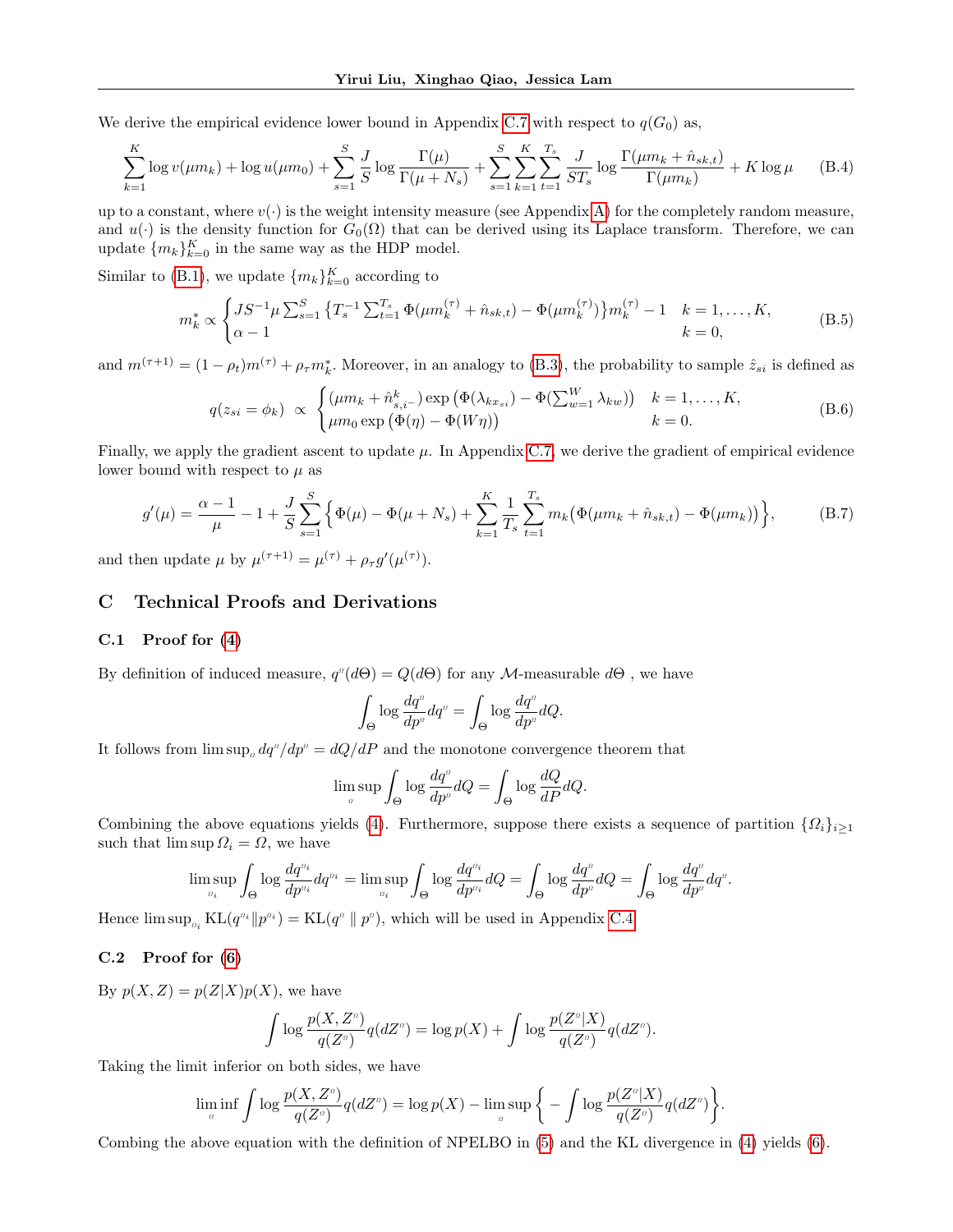#### <span id="page-13-0"></span>C.3 Derivation for [\(9\)](#page-3-2)

By  $p(G_0^a, \{z_j\}_{j=1}^J) = \int \cdots \int p(G_0^a, \{G_j\}_{j=1}^J, \{z_j\}_{j=1}^J) dG_1 dG_2 \cdots dG_J$  and the hierarchical generative structure, the evidence lower bound under partition  $\Omega$  with respect to  $q(G_0^{\circ})$  equals,

$$
\begin{split}\n& \text{ELBO}^a \\
&= \quad E_{q(G_0^a)} E_{q(\{z_j\}_{j=1}^J)} \log p(G_0^a, \{z_j\}_{j=1}^J) - E_{q(G_0^a)} \log q(G_0^a) + \text{constant} \\
&= \quad E_{q(G_0^a)} E_{q(\{z_j\}_{j=1}^J)} \log q(G_0^a) \prod_{j=1}^J \int p(G_j^a | G_0^a) p(z_j | G_j^a) dG_j - E_{q(G_0^a)} \log q(G_0^a) + \text{constant} \\
&= \quad \sum_{j=1}^J E_{q(G_0^a)} E_{q(z_j)} \log E_{p(G_0^a | G_0^a)} p(z_j | G_j^a) + E_{q(G_0^a)} \log p(G_0^a) - E_{q(G_0^a)} \log q(G_0^a) + \text{constant}.\n\end{split}
$$

Furthermore, based on the equation above, [\(8\)](#page-3-1) can be expressed as  $NPELBO = \liminf_{n \to \infty} E LBO^{n}$ .

#### <span id="page-13-2"></span>C.4 Derivation for [\(12\)](#page-4-1)

By the formula of moments for Dirichlet-distributed random variables, we obtain

$$
\mathrm{E}_{p(G_s^{\scriptscriptstyle\Omega}|G_0^{\scriptscriptstyle\Omega})}p(\hat{\boldsymbol{z}}_{s,t}|G_s^{\scriptscriptstyle\Omega})=\frac{\Gamma(\gamma)}{\Gamma(\gamma+N_s)}\prod_{k=1}^K\frac{\Gamma(\gamma G_{0k}+\hat{n}_{sk,t})}{\Gamma(\gamma G_{0k})}.
$$

Based on the points  $\{\phi_k\}_{k=1}^K$  defined in Section [5.1,](#page-4-2) we propose a sequence of partition  $\{Q_c: Q_c = \bigcup_{k=0}^K Q_{ck}\}_{c\geq 1}$ to approach  $\Omega$ , where  $\Omega_{ck} = (\phi_k - c^{-1}, \phi_k + c^{-1}]$  for  $k = 1, ..., K$  and  $\Omega_{c0}$  is the corresponding complement. Under  $\Omega_c$ ,  $q(G_0^{a_c}) = d_{K+1}(m_0^{-1}(G_0^{a_c} - M^{a_c}))$  and  $p(G_0^{a_c}) = d_{K+1}(G_0^{a_c})$ , where  $d_{K+1}(\cdot)$  denotes the density function for  $(K+1)$ -dimensional Dirichlet distribution,  $M = \sum_{k=1}^{K} m_k \delta_{\phi_k}$  and  $M^{\rho_c}$  is the corresponding induced random variable. By [\(10\)](#page-3-3), the empirical evidence lower bound under  $\Omega_c$  is

$$
E_{q(G_0^{a_c})}\Big\{\sum_{k=1}^K(\alpha H_k^{a_c}-1)\log\frac{m_0G_{0k}}{(G_{0k}-m_k)}+(\alpha H_0^{a_c}-1)\log m_0 + \sum_{s=1}^S\sum_{k=1}^K\sum_{t=1}^{T_s}\frac{J}{ST_s}\log\frac{\Gamma(\gamma G_{0k}+\hat{n}_{sk,t})}{\Gamma(\gamma G_{0k})}\Big\} + \text{constant},
$$

where  $H_k^{a_c} = H(\Omega_{ck})$ . Since  $(G_{0k}-m_k)/m_0 \sim \text{Beta}(H_k^{a_c})$  under  $q(G_0^{a_c})$ , the term  $E_{q(G_0^{a_c})}(\alpha H_k^{a_c}-1) \log m_0(G_{0k}-1)$  $(m_k)^{-1}$  is constant with respect to parameters  $\{m_k\}_{k=0}^K$ . Taking lim sup on both sides of the above equation with  $\limsup_{a_c} E_{q(G_0^{a_c})}(\log G_{0k}) = \log m_k$ ,  $\limsup_{a_c} H_k^{a_c} = 0$  for  $k > 0$  and  $\limsup_{a_c} H_0^{a_c} = 1$ , we obtain equation [\(12\)](#page-4-1).

#### <span id="page-13-1"></span>C.5 Justification for Section [4.3](#page-4-3)

In this section, we show that the empirical evidence lower bound achieves the limit inferior in NPELBO. With the partition  $\Omega = (\phi_0, \phi_1, \dots, \phi_K)$  defined in Section [4.3,](#page-4-3) there is no sampling within  $\phi_0$ , and hence we have

$$
q(G_0(\phi_0), G_0(\phi_1), \cdots, G_0(\phi_K)) \propto p(G_0(\phi_0), G_0(\phi_1), \cdots, G_0(\phi_K))p(\mathbf{x} \mid G_0(\phi_1), \cdots, G_0(\phi_K)).
$$

As the likelihood part  $p(x|G_0(\phi_1), \cdots, G_0(\phi_K))$  does not contain  $G(\phi_0)$ , by integrating both sides with respect to  $G_0(\phi_1),\cdots,G_0(\phi_K),$  we can get  $q\big(G_0(\phi_0)\big)\propto p\big(G_0(\phi_0)\big).$  Moreover, the KL divergence between the variational distribution and true posterior is

$$
\mathcal{KL}(q(G_0^a) \parallel p(G_0^a \mid \bm{x})) \\
= \int \log \frac{q(G_0(\phi_0), G_0(\phi_1), \cdots, G_0(\phi_K))}{p(G_0(\phi_0), G_0(\phi_1), \cdots, G_0(\phi_K))p(\bm{x} \mid G_0(\phi_1), \cdots, G_0(\phi_K))} dq(G_0(\phi_0), G_0(\phi_1), \cdots, G_0(\phi_K)) \\
= -\log \mathcal{N},
$$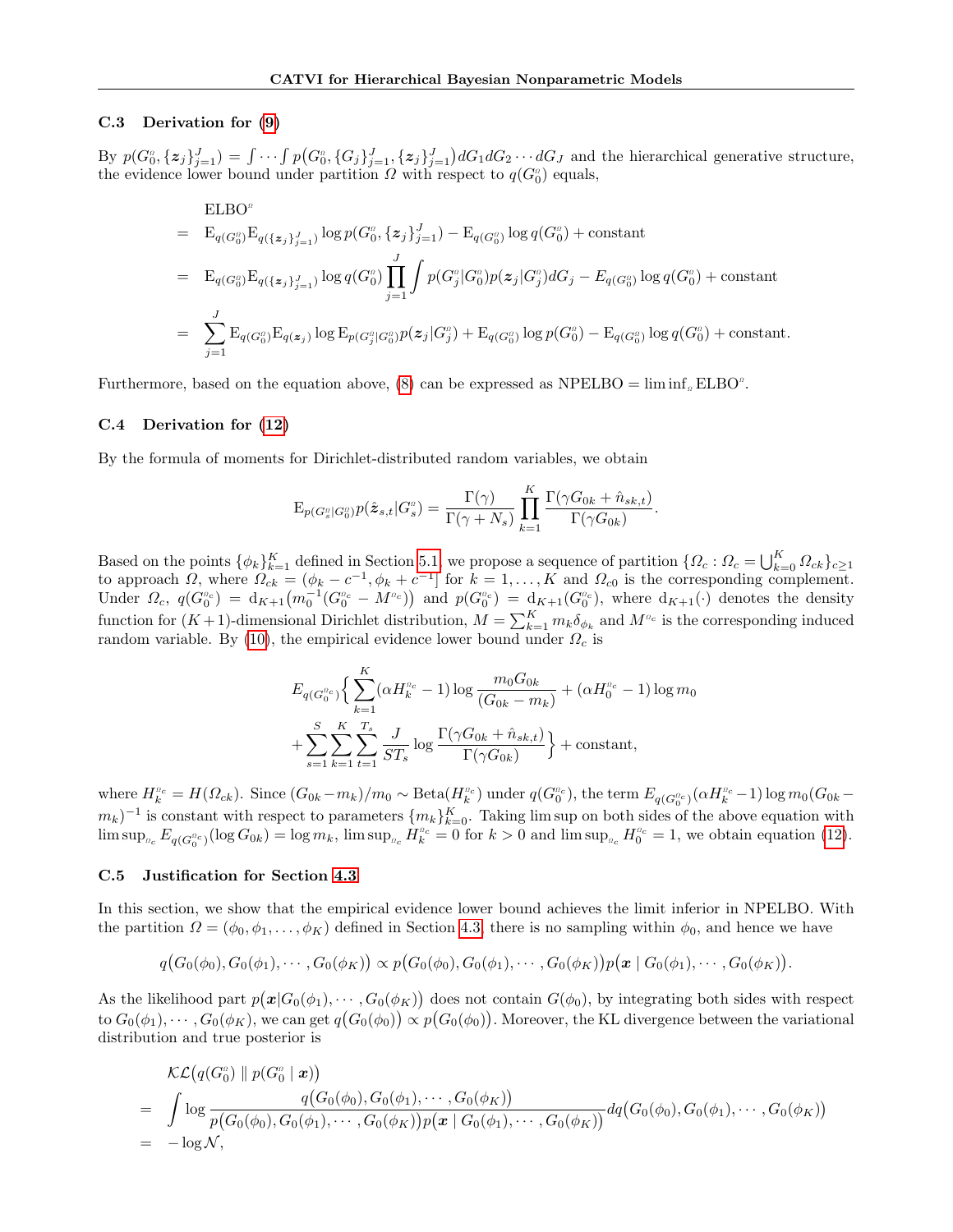because

$$
q(G_0(\phi_0), G_0(\phi_1), \cdots, G_0(\phi_K)) = p(G_0(\phi_0), G_0(\phi_1), \cdots, G_0(\phi_K))p(\boldsymbol{x} \mid G_0(\phi_1), \cdots, G_0(\phi_K))/N,
$$

where  $N$  is the normalization constant,

$$
\mathcal{N} = \int \cdots \int p(G_0(\phi_0), G_0(\phi_1), \cdots, G_0(\phi_K)) p(\mathbf{x} | G_0(\phi_1), \cdots, G_0(\phi_K)) dG_0(\phi_1) dG_0(\phi_1) \cdots dG_0(\phi_K)
$$
  
\n
$$
= \int p(\mathbf{x} | G_0(\phi_1), \cdots, G_0(\phi_K)) dp(G_0(\phi_0), G_0(\phi_1), \cdots, G_0(\phi_K))
$$
  
\n
$$
= \int p(\mathbf{x} | G_0(\phi_1), \cdots, G_0(\phi_K)) dp(G_0(\phi_1), \cdots, G_0(\phi_K)).
$$

It is obvious that N is independent of  $p(G_0(\phi_0))$ . Therefore, if we partition  $\phi_0$  into  $\phi_0^1 \cup \phi_0^2$ , the normalization constant N will not change, that is, the KL divergence under  $\Omega$  and  $\Omega' = (\phi_0^1, \phi_0^2, \phi_1, \dots, \phi_K)$  are the same. Consequently, the partition  $\Omega$  enables the limit superior of KL divergence to be reached. By [\(6\)](#page-2-3), the limit inferior of NPELBO is also attained.

#### <span id="page-14-0"></span>C.6 Derivation for [\(B.1\)](#page-10-3)

Consider the Lagrange multiplier of constrained optimization,

$$
L' = -\sum_{k=1}^{K} \log m_k + (\alpha - 1) \log m_0 + \sum_{s=1}^{S} \sum_{k=1}^{K} \frac{J}{ST_s} \sum_{t=1}^{T_s} \log \frac{\Gamma(\gamma m_k + \hat{n}_{sk,t})}{\Gamma(\gamma m_k)} - \lambda (\sum_{k=0}^{K} m_k - 1),
$$

its first order conditions satisfy,

$$
\begin{cases} JS^{-1}\gamma \sum_{s=1}^{S} \{T_s^{-1} \sum_{t=1}^{T_s} \Phi(\gamma m_k + \hat{n}_{sk,t}) - \Phi(\gamma m_k)\} m_k - 1 = m_k \lambda, & k = 1, ..., K, \\ \alpha - 1 = m_0 \lambda, & k = 0. \end{cases}
$$

Dividing  $\lambda$  on both sides of the above equations, the definition of  $\{m_k^*\}_{k=0}^K$  in [\(B.1\)](#page-10-3) follows.

We next show that this updating is consistent with the gradient descent after the inverse logit transformation, that is, transforming  ${m_k}_{k=0}^K$  by  $m_k = e^{\theta_k}/\sum_{l=0}^K e^{\theta_l}$  to remove the constraint of  $\sum_{k=0}^K m_k = 1$ . By  $\partial m_k/\partial \theta_k =$  $m_k - m_k^2$ ,  $\partial m_l / \partial \theta_k = -m_k m_l$  for  $l \neq k$ , and the chain rule, we have

$$
\frac{\partial L}{\partial \theta_k} = \begin{cases} JS^{-1} \gamma \sum_{s=1}^S \left\{ T_s^{-1} \sum_{t=1}^{T_s} \Phi(\gamma m_k + \hat{n}_{sk,t}) - \Phi(\gamma m_k) \right\} m_k - 1 - \Lambda m_k & k = 1, \dots, K, \\ \alpha - 1 - \Lambda m_k & k = 0, \end{cases}
$$

where L denotes  $\widehat{\mathrm{ELBO}}^a$  in [\(12\)](#page-4-1) and

$$
\Lambda = \alpha - 1 + \sum_{k=1}^{K} \Big[ JS^{-1} \gamma \sum_{s=1}^{S} \{ T_s^{-1} \sum_{t=1}^{T_s} \Phi(\gamma m_k + \hat{n}_{sk,t}) - \Phi(\gamma m_k) \} m_k - 1 \Big].
$$

As  $\partial L/\partial \theta_k = \Lambda(m_k^* - m_k)$ ,  $(m_k^* - m_k)$  represents the gradient with respect to  $\theta_k$  after the inverse logit transformation.

#### <span id="page-14-1"></span>C.7 Derivation for [\(B.4\)](#page-12-3)

For the HBNP model, we use an unnormalized random measure as the prior of  $G_0$ . Given moments for Dirichletdistributed random variables, we obtain

$$
\log \mathrm{E}_{p(G_s^o|G_0^o)} p(\hat{\bm{z}}_{s,t}|G_s^o) = \log \frac{\Gamma(\sum_{k=0}^{K} G_{0k})}{\Gamma(\sum_{k=0}^{K} G_{0k} + N_s)} \prod_{k=1}^{K} \frac{\Gamma(G_{0k} + \hat{n}_{sk,t})}{\Gamma(G_{0k})},
$$